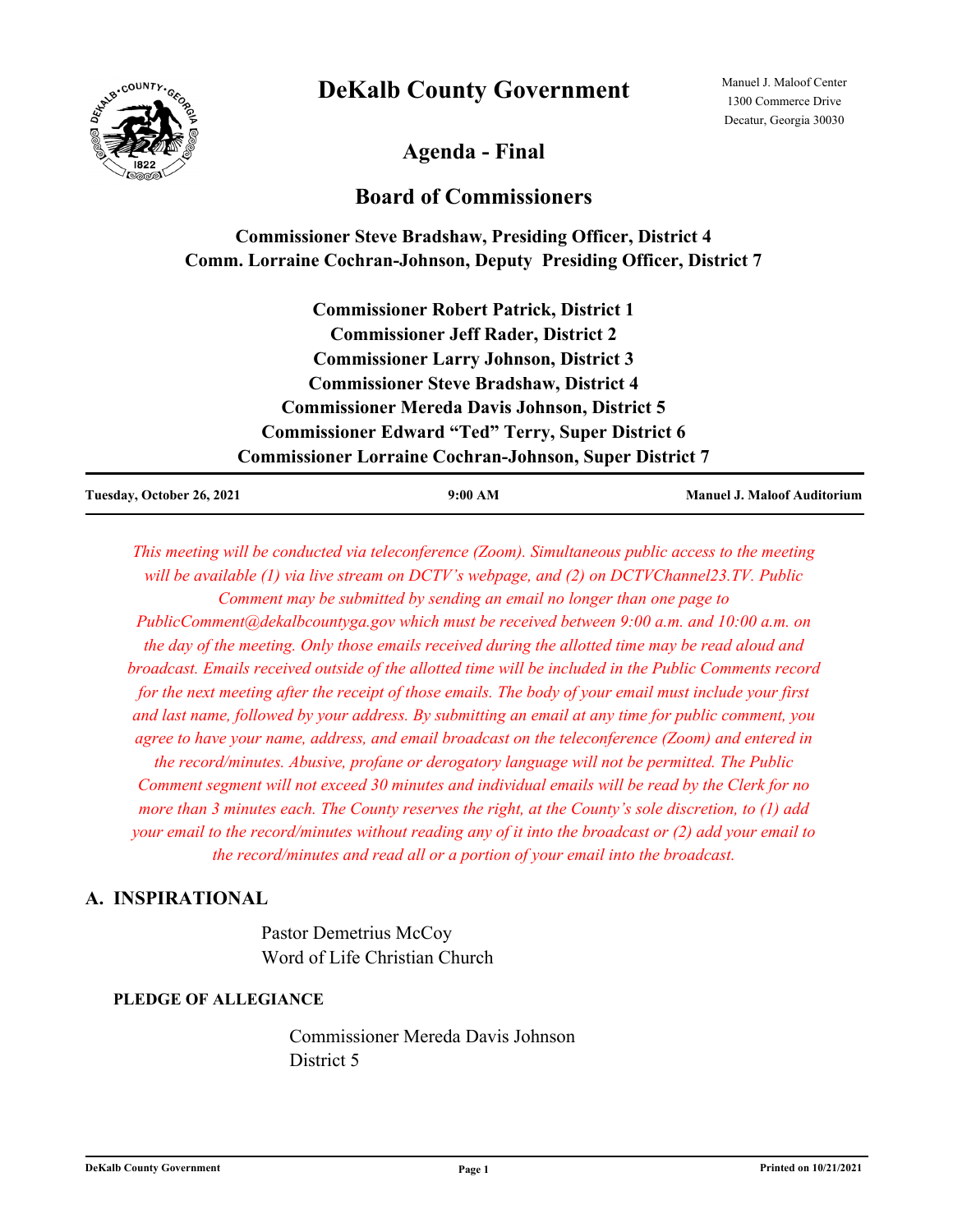## **B. PRESENTATIONS**

COVID-19 Response Fulton-DeKalb Hospital Authority Update

# **C. COMMENTS FROM THE PUBLIC**

*Public Comment may be submitted by sending an email no longer than one page to PublicComment@dekalbcountyga.gov which must be received between 9:00 a.m. and 10:00 a.m. on the day of the meeting. Only those emails received during the allotted time may be read aloud and broadcast. Emails received outside of the allotted time will be included in the Public Comments record for the next meeting after the receipt of those emails. The body of your email must include your first and last name, followed by your address. By submitting an email at any time for public comment, you agree to have your name, address, and email broadcast on the teleconference (Zoom) and entered in the record/minutes. Abusive, profane or derogatory language will not be permitted. The Public Comment segment will not exceed 30 minutes and individual emails will be read by the Clerk for no more than 3 minutes each. The County reserves the right, at the County's sole discretion, to (1) add your email to the record/minutes without reading any of it into the broadcast or (2) add your email to the record/minutes and read all or a portion of your email into the broadcast.*

# **D. 10:00 A.M. PUBLIC HEARING**

*The DeKalb County Board of Commissioners will hold a Public Hearing during its Regular Business meeting on Tuesday, October 26, 2021 at 10:00 a.m. This meeting will be conducted via teleconference (Zoom). Simultaneous public access to the meeting will be available (1) via live stream on DCTV's webpage, and (2) DCTVChannel23.TV. The public is invited to watch the broadcast on DCTV's UStream link (https://video.ibm.com/channel/dctv-channel-23), or join the meeting using the Zoom link (https://dekalbcountyga.zoom.us/j/7753778046), or by telephone (602-333-0032 or 888-270-9936, conference code: 217687). For those joining the meeting by telephone, please be aware that your phone number may be displayed to the public viewing or participating in the online meeting. The Board will provide 15 minutes of time for citizens to speak in favor of an agenda item, and 15 minutes for citizens to speak in opposition. Citizens who attend the meeting via the Zoom link above may join the public comment queue by raising their hand in the Zoom application, while citizens who attend the meeting via telephone may join the comment queue by pressing # followed by 2. There will be no comment cards, so when you are called upon, please state your name and address for the record. Also, please be conscious of speaking time so that everyone has an opportunity to provide input in the allotted time. Citizens may also email documents for inclusion into the official record by submitting such materials by 9:00 a.m. on the date of the public hearing to PublicHearing@dekalbcountyga.gov.*

#### **GIS Department**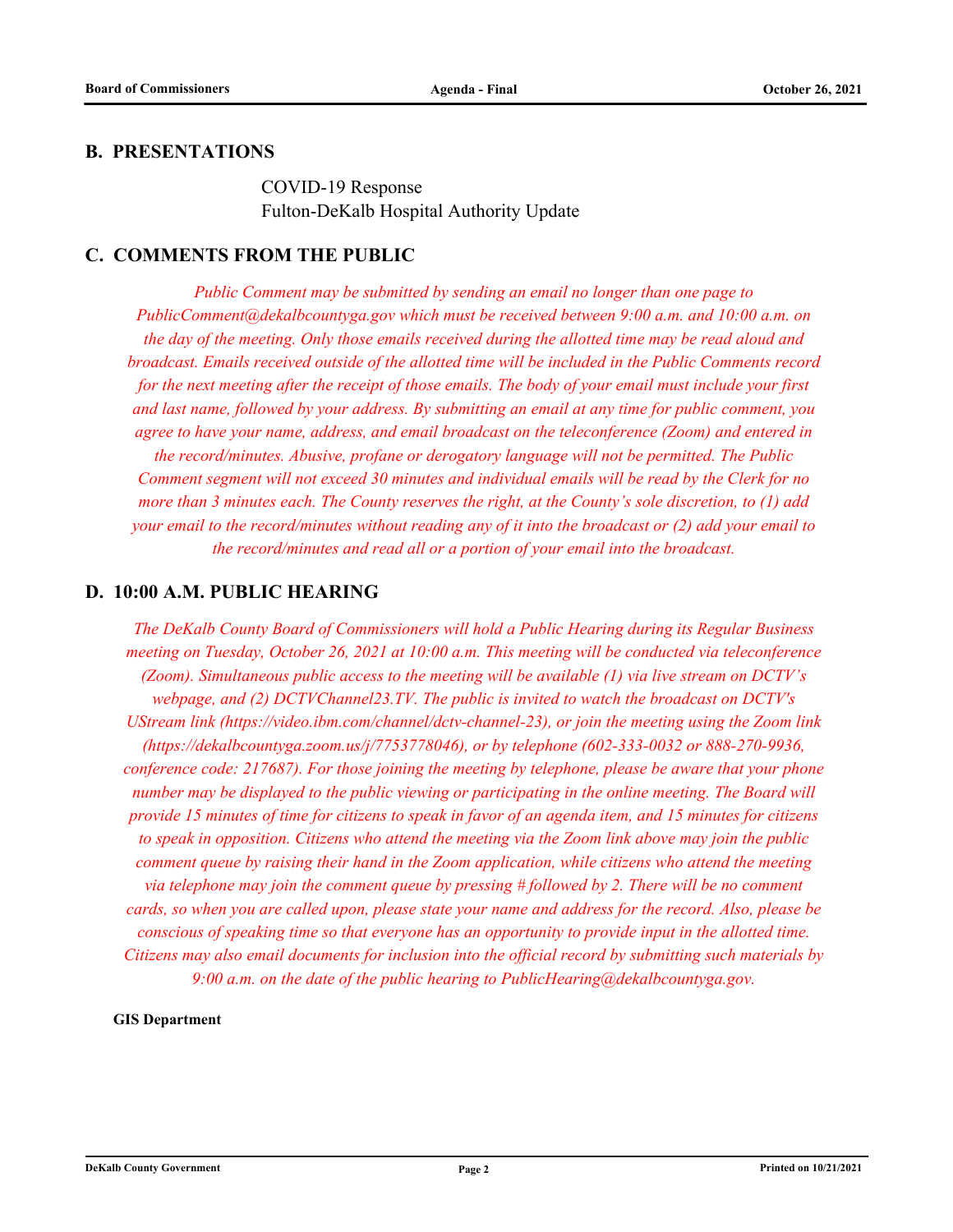| 2021-3047 | Commission District(s): $2 & 6$<br>Resolution to Consider Abandonment of a 0.066-Acre Section (2,892)<br>Square Feet) of Oxford Road NE Right of Way.                                   |
|-----------|-----------------------------------------------------------------------------------------------------------------------------------------------------------------------------------------|
|           | $(10/19/21$ Committee of the Whole: accepted to BOC agenda - Public<br>Hearing)                                                                                                         |
| 2021-3048 | Commission District(s): $4 & 6$<br>Resolution to Consider Abandonment of a 0.029-Acre Section (1,280)<br>Square Feet) of Right of Way at 298 Ohm Avenue, Avondale Estates,<br>GA 30002. |
|           | $(10/19/21$ Committee of the Whole: accepted to BOC agenda - Public<br>Hearing)                                                                                                         |

# **Planning & Sustainability**

| 2021-2904 | COMMISSION DISTRICT(S): Commission District 02; Super District<br>06                                                                                                                                                                                                                                                   |
|-----------|------------------------------------------------------------------------------------------------------------------------------------------------------------------------------------------------------------------------------------------------------------------------------------------------------------------------|
|           | Application of PEC c/o Doug Linneman to amend the Future Land Use<br>Map from Suburban (SUB) to Town Center (TC) to allow the<br>construction of new multi-family apartments, at 2784 N. Druid Hills<br>Road.                                                                                                          |
|           | (9/9/21 Planning Commission: deferred for a full cycle to the Board of<br><b>Commissioners - Zoning Meeting</b> )                                                                                                                                                                                                      |
|           | (9/30/21 Board of Commissioners - Zoning Meeting: deferred for 30<br>days to the Board of Commissioners)                                                                                                                                                                                                               |
| 2021-2905 | COMMISSION DISTRICT(S): Commission District 02; Super District<br>06<br>Application of PEC c/o Doug Linneman to request a rezoning from<br>R-100 (Residential Medium Lot) to MR-2 (Medium Density<br>Residential-2) District to allow the construction of new multi-family<br>apartments, at 2784 N. Druid Hills Road. |
|           | (9/9/21 Planning Commission: deferred for a full cycle to the Board of<br><b>Commissioners - Zoning Meeting)</b>                                                                                                                                                                                                       |
|           | (9/30/21 Board of Commissioners - Zoning Meeting: deferred for 30<br>days to the Board of Commissioners)                                                                                                                                                                                                               |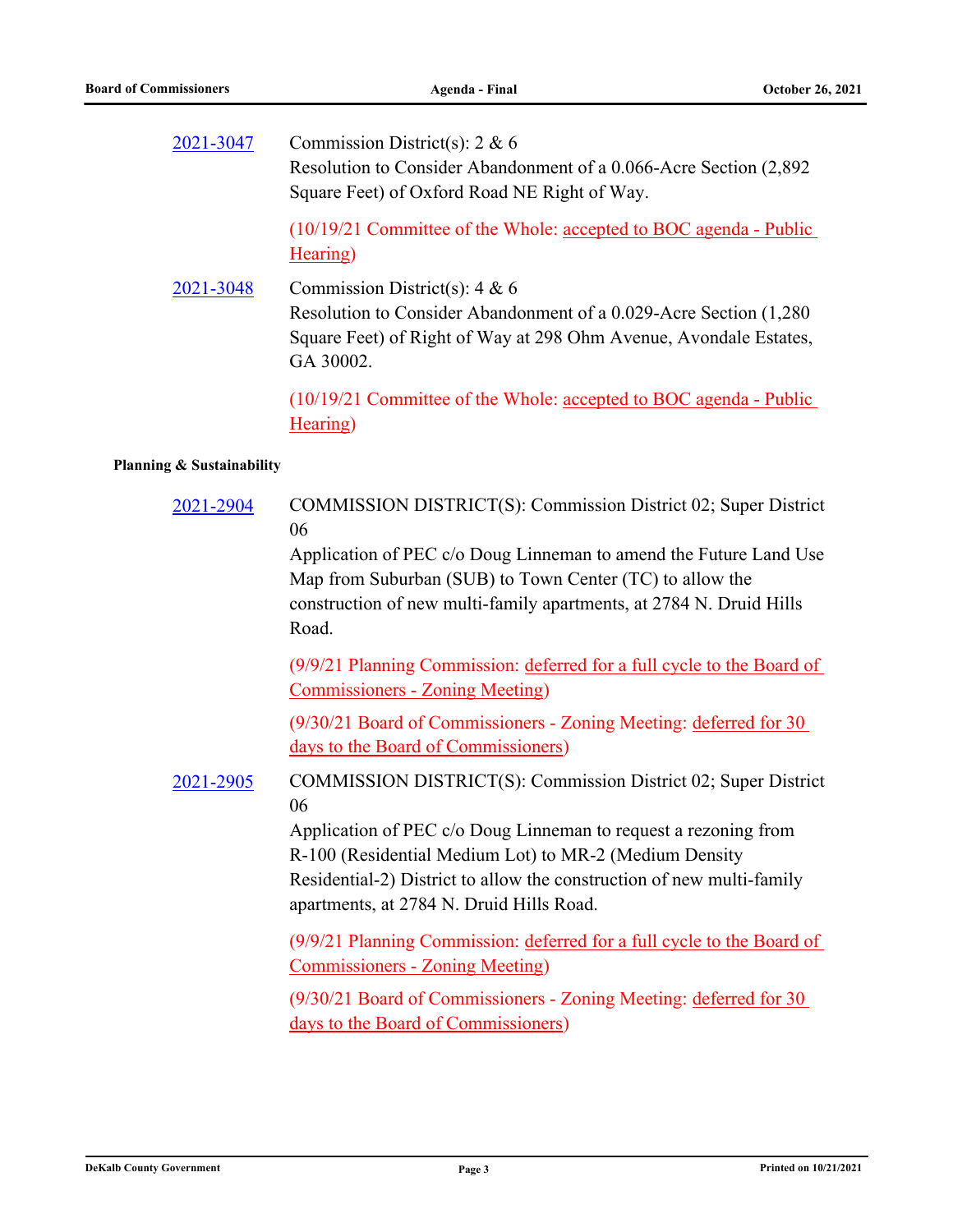| 2021-2910 | COMMISSION DISTRICT(S): Commission District 03; Super District<br>07<br>Application of Griffin & Davis Consulting, Inc. Rezone property from<br>R-75 (Residential Medium Lot - 75) to MR-1 (Medium Density<br>Residential-1) to allow for development of single-family attached<br>townhomes, at 1484 Columbia Drive. |
|-----------|-----------------------------------------------------------------------------------------------------------------------------------------------------------------------------------------------------------------------------------------------------------------------------------------------------------------------|
|           | (9/9/21 Planning Commission: denial per staff recommendation to the<br><b>Board of Commissioners - Zoning Meeting)</b>                                                                                                                                                                                                |
|           | (9/30/21 Board of Commissioners - Zoning Meeting: deferred for 30<br>days to the Board of Commissioners)                                                                                                                                                                                                              |
| 2021-2933 | COMMISSION DISTRICT(S): Commission District 03; Super District<br>07<br>Application of Griffin & Davis Consulting, Inc. to amend the Future<br>Land Use Map from Suburban (SUB) to Traditional Neighborhood<br>(TN) to allow development of single-family attached townhomes, at 1484<br>Columbia Drive.              |
|           | (9/9/21 Planning Commission: denial per staff recommendation to the<br><b>Board of Commissioners - Zoning Meeting)</b>                                                                                                                                                                                                |
|           | (9/30/21 Board of Commissioners - Zoning Meeting: deferred for 30<br>days to the Board of Commissioners)                                                                                                                                                                                                              |
| 2021-3187 | Commission District(s): All Districts<br><b>Small Box Discount Store Moratorium Extension</b>                                                                                                                                                                                                                         |
|           |                                                                                                                                                                                                                                                                                                                       |

(10/19/21 Committee of the Whole: accepted to BOC agenda - Public Hearing)

# **Public Works - Transportation**

Commission District(s): 2 & 6 Traffic Calming Petition - Oakdale Rd between N. Decatur Rd and The By Way. No Cost to County. [2021-3177](http://dekalbcountyga.legistar.com/gateway.aspx?m=l&id=/matter.aspx?key=9413)

> (10/19/21 Committee of the Whole: accepted to BOC agenda - Public Hearing)

# **E. APPEALS**

## **Planning & Sustainability**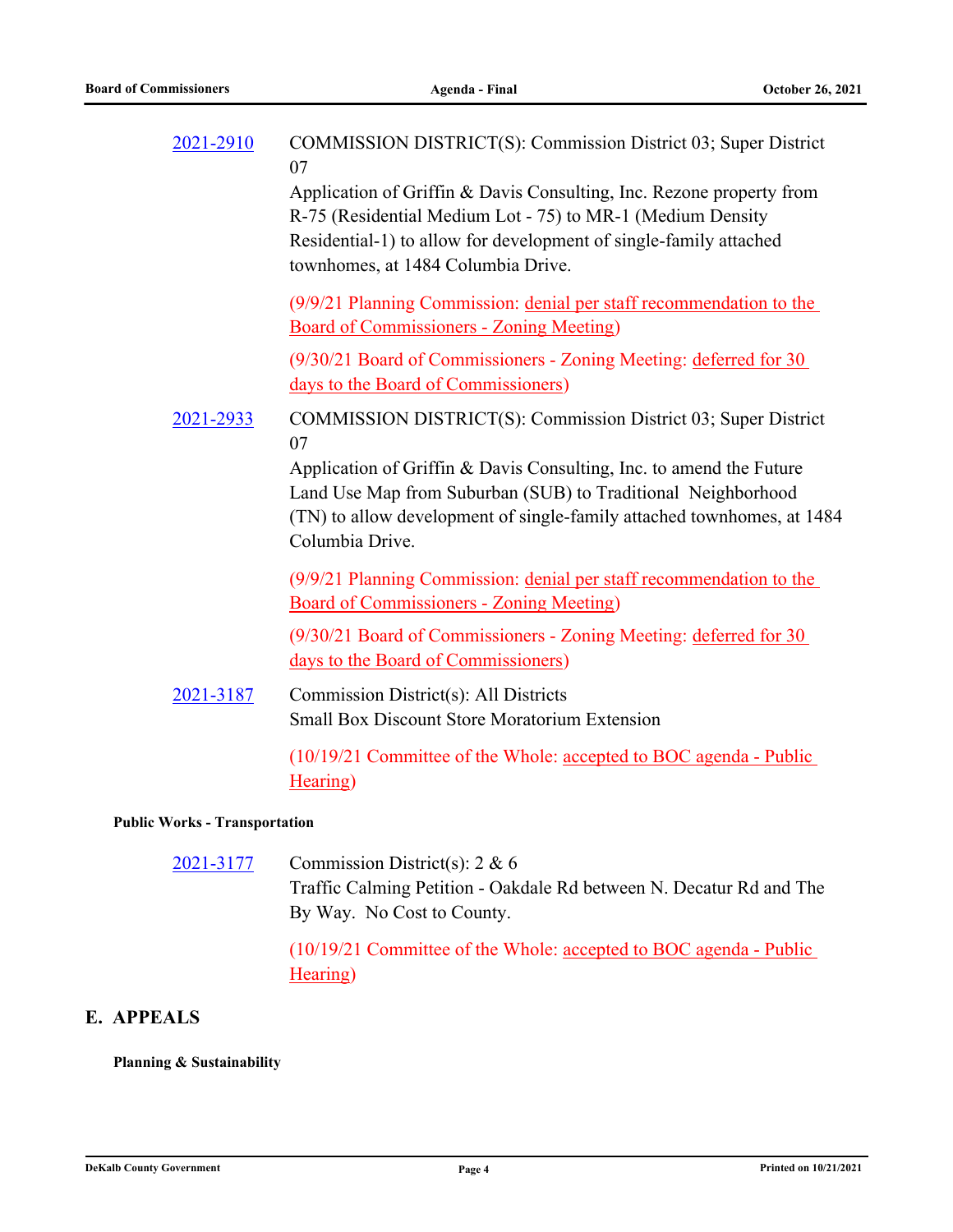| 2021-3147 | COMMISSION DISTRICT(S): 2 & 6<br>Appeal of a Decision of the Historic Preservation Commission at 1354<br>The By Way                              |
|-----------|--------------------------------------------------------------------------------------------------------------------------------------------------|
|           | $(10/19/21$ Committee of the Whole: Accepted to the BOC agenda -<br>Appeal)                                                                      |
| 2021-3166 | COMMISSION DISTRICT(S): 2 & 6<br>Appeal by Judy Hammack of a Decision of the Historic Preservation<br>Commission at 1815 South Ponce de Leon Ave |
|           | (10/19/21 Committee of the Whole: Accepted to the BOC agenda -<br>Appeal)                                                                        |
| 2021-3180 | COMMISSION DISTRICT(S): 2 & 6<br>Appeal by Susan Casey of a Decision of the Historic Preservation<br>Commission at 1815 South Ponce de Leon Ave  |
|           | (10/19/21 Committee of the Whole: Accepted to the BOC agenda -<br>Appeal)                                                                        |

# **F. APPOINTMENTS**

### **ITEMS FOR RECORDING IN THE MINUTES**

## **Board of Commissioners - District 4**

Commission District(s): District 4 Record the appointment of Patrick Medley, Sr. to Water Billing Advisory Board as the District 4 appointee. [2021-3238](http://dekalbcountyga.legistar.com/gateway.aspx?m=l&id=/matter.aspx?key=9474)

> (10/19/21 Committee of the Whole: accepted to BOC agenda - Appointment)

# **G. CONSENT AGENDA**

## **Airport**

Commission District(s): Commission Districts 1 & 6 Standardized T-Hangar Lease Agreement with Robert A. Beavin [2021-3024](http://dekalbcountyga.legistar.com/gateway.aspx?m=l&id=/matter.aspx?key=9260)

> (10/19/21 Committee of the Whole: Accepted to the BOC agenda - Consent)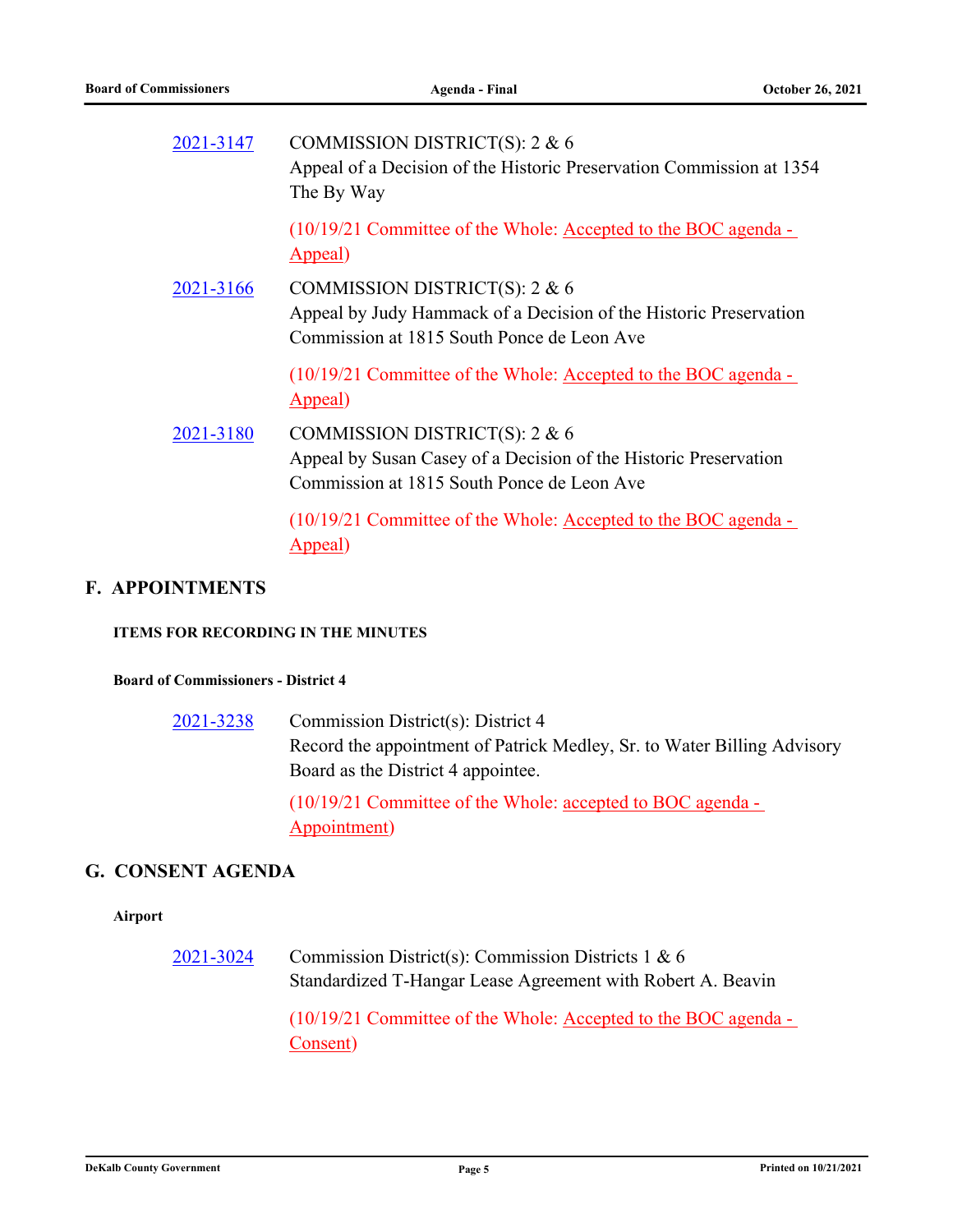Commission District(s): 1 and 6 Approval of Federal State Block Grant Funding in the amount of \$57,000, as part of the Coronavirus Response and Relief Supplemental Appropriation Act (CRRSAA). There is no cost to the County. [2021-3183](http://dekalbcountyga.legistar.com/gateway.aspx?m=l&id=/matter.aspx?key=9419)

> (10/19/21 Committee of the Whole: Accepted to the BOC agenda - Consent)

#### **Board of Commissioners**

Commission District(s): All Approval of Minutes for the October 19, 2021 Committee of the Whole Meeting [2021-3217](http://dekalbcountyga.legistar.com/gateway.aspx?m=l&id=/matter.aspx?key=9453)

> (10/19/21 Committee of the Whole: Accepted to the BOC agenda - Consent)

#### **Board of Commissioners - District 2**

Commission District(s): Districts 2 and 6 To Appropriate \$20,000 from District 2 Account 09130.579002.272.0000.0000 to Perkins&Will for Planning Support Services for North DeKalb Mall [2021-3257](http://dekalbcountyga.legistar.com/gateway.aspx?m=l&id=/matter.aspx?key=9493)

> (10/19/21 Committee of the Whole: Accepted to the BOC agenda - Consent)

#### **Board of Commissioners - District 4**

Commission District(s): District 4 Allocation to Appropriate (Not to exceed) \$150,000.00 of Federal America Rescue Plan Funds reserved for District 4 in POETA Account # ARP POETA #105726-69110-521209-01-602476 to community organizations listed for the purpose of housing insecurity, rental, utility assistance, community food distribution and other essential needs for individuals and families impacted by COVID-19. [2021-3239](http://dekalbcountyga.legistar.com/gateway.aspx?m=l&id=/matter.aspx?key=9475)

> (10/19/21 Committee of the Whole: Accepted to the BOC agenda - Consent)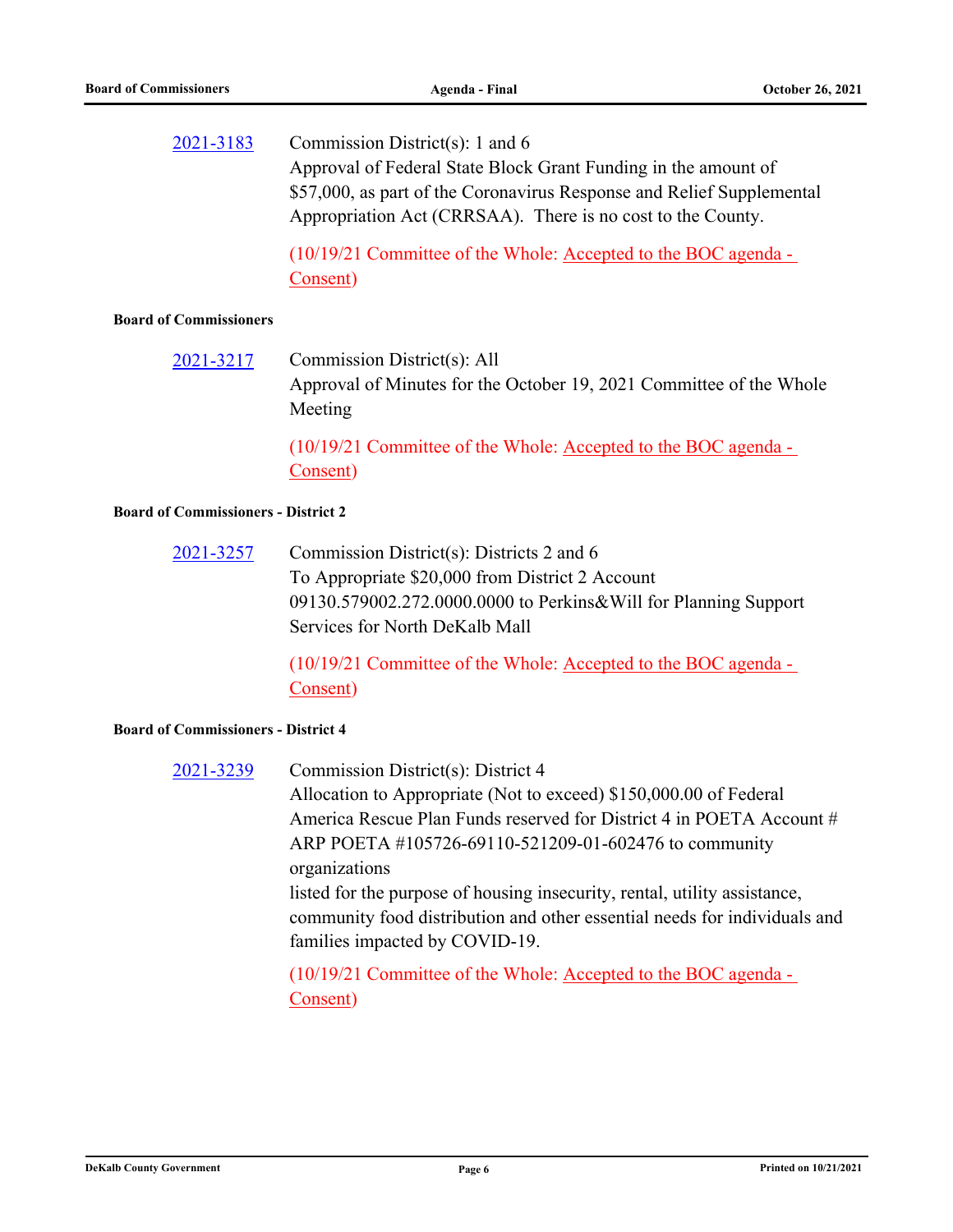Commission District(s): District 4 & 6 Reserve \$136,803.19 from the District 4 SPLOST Category 1M - Commissioner District Transportation Projects Funds for improvements on Market Street in unincorporated DeKalb County as part of a City of Clarkston project. [2021-3240](http://dekalbcountyga.legistar.com/gateway.aspx?m=l&id=/matter.aspx?key=9476)

> (10/19/21 Committee of the Whole: Accepted to the BOC agenda - Consent)

#### **Board of Commissioners - District 6**

Commission District(s): Districts 2 and 6 To Appropriate \$4,000 from District 6 Account 09130.579002.272.0000.0000 to Noell Consulting Group for Market Based Review of North DeKalb Mall Redevelopment Plans [2021-3258](http://dekalbcountyga.legistar.com/gateway.aspx?m=l&id=/matter.aspx?key=9494)

> (10/19/21 Committee of the Whole: Accepted to the BOC agenda - Consent)

#### **Board of Commissioners - District 7**

|  | 2021-3255 | Commission District(s): District 7 |
|--|-----------|------------------------------------|
|--|-----------|------------------------------------|

To Appropriate American Rescue Plan Grant Funds Assigned to POETA Account 105744.63258.521209.01.07.602479 Reserved for the District 7 Appropriation to The Atlanta Community Food Bank to Mitigate The Public Health Emergency Created By The COVID-19 Pandemic

(10/19/21 Committee of the Whole: Accepted to the BOC agenda - Consent)

Commission District(s): District 7 To Appropriate American Rescue Plan Grant Funds Assigned to POETA Account 105744.63258.521209.01.07.602479 Reserved For The District 7 Appropriation To The MARR Addiction Treatment Centers To Mitigate The Public Health Emergency Created By The COVID-19 Pandemic [2021-3256](http://dekalbcountyga.legistar.com/gateway.aspx?m=l&id=/matter.aspx?key=9492)

> (10/19/21 Committee of the Whole: Accepted to the BOC agenda - Consent)

#### **Clerk to the Board of Commissioners and CEO**

Commission District(s): All Approval of the Minutes of the Board of Commissioners- Zoning Meeting of September 30, 2021 [2021-3194](http://dekalbcountyga.legistar.com/gateway.aspx?m=l&id=/matter.aspx?key=9430)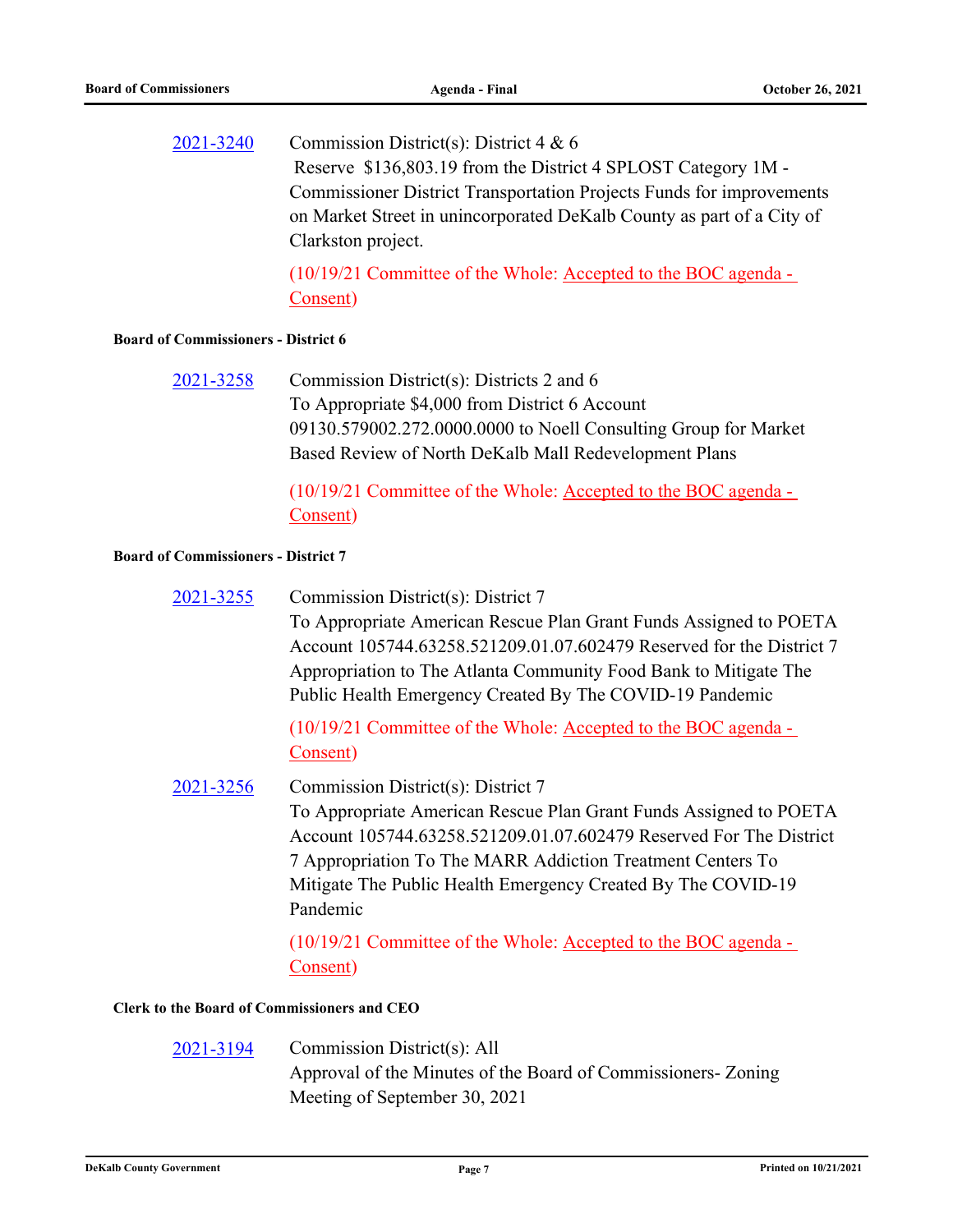|           | $(10/19/21$ Committee of the Whole: Accepted to the BOC agenda -<br>Consent)                                        |
|-----------|---------------------------------------------------------------------------------------------------------------------|
| 2021-3222 | Commission District(s): All<br>Approval of the Minutes of the Board of Commissioners Meeting of<br>October 12, 2021 |
|           | $(10/19/21$ Committee of the Whole: Accepted to the BOC agenda -<br>Consent)                                        |

#### **District Attorney**

Commission District(s): all Acceptance of \$24,050 Victims of Crimes Act (VOCA) Grant to District Attorney's Office-SAKI Advocate; no match. [2021-3225](http://dekalbcountyga.legistar.com/gateway.aspx?m=l&id=/matter.aspx?key=9461) (10/19/21 Committee of the Whole: Accepted to the BOC agenda -

# **H. PRELIMINARY ITEMS**

#### **Board of Commissioners - District 2**

Consent)

Commission District(s): All Commission Districts A Resolution Implementing Regulations to Prohibit Contracting with Businesses that Fail to Address Discrimination and for Other Lawful Purposes [2021-3235](http://dekalbcountyga.legistar.com/gateway.aspx?m=l&id=/matter.aspx?key=9471)

> (10/19/21 Committee of the Whole: Accepted to the BOC agenda and assigned to the PECS-Planning, Economic Development & Community Services Committee)

## **Chief Executive Office**

Commission District(s): All To Appropriate \$1,000,000 from Non-Departmental - General Fund - Reserve for Contingencies to Georgia Piedmont Technical College for the Regional Transportation & Training Center. [2021-3244](http://dekalbcountyga.legistar.com/gateway.aspx?m=l&id=/matter.aspx?key=9480)

> (10/19/21 Committee of the Whole: Accepted to the BOC agenda and assigned to the PECS-Planning, Economic Development & Community Services Committee)

#### **District Attorney**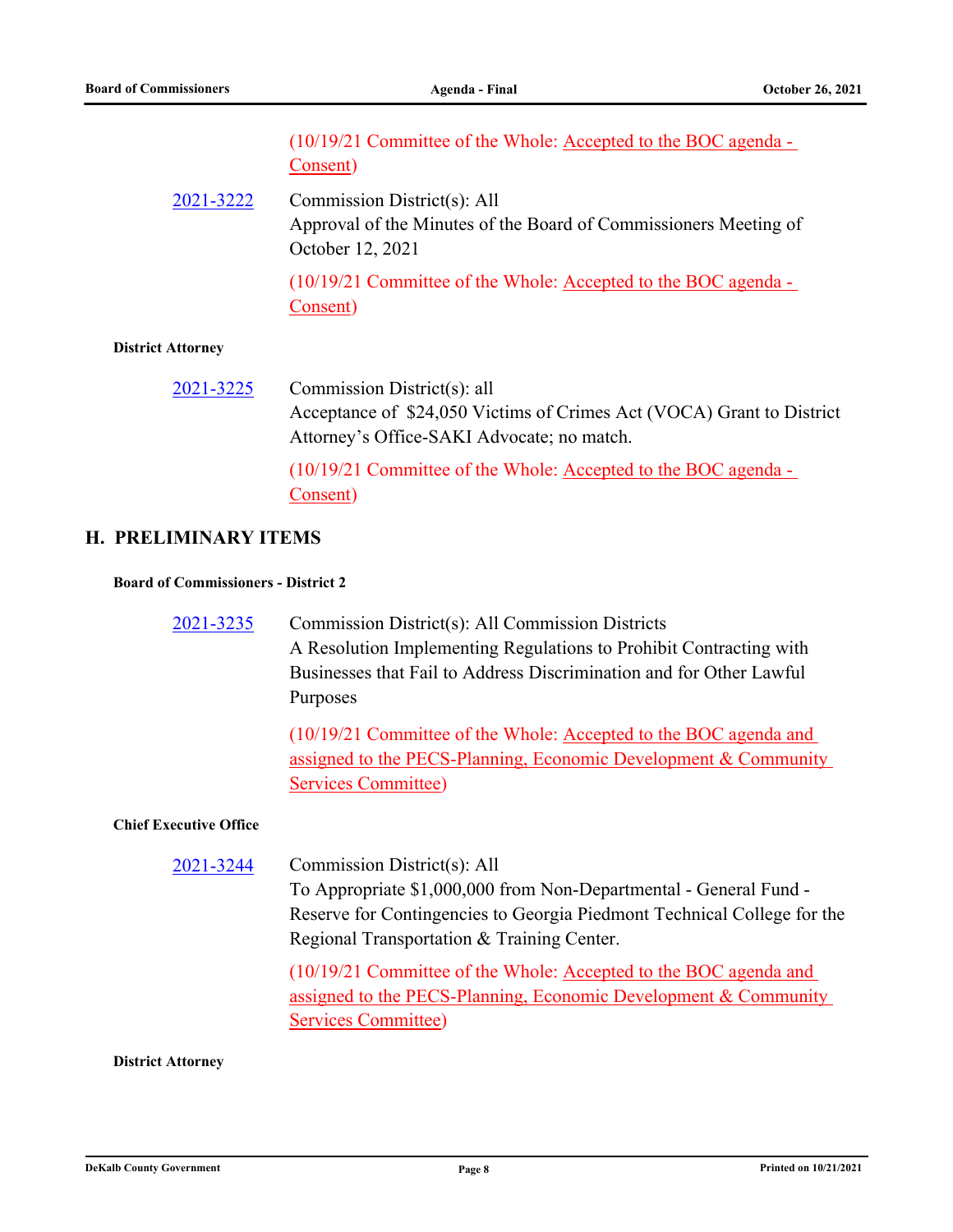| 2021-3231 | Commission District(s): all<br>Acceptance of \$80,660 Victims of Crimes Act (VOCA)<br>Grant-Compensation Advocate to District Attorney's Office; no match |
|-----------|-----------------------------------------------------------------------------------------------------------------------------------------------------------|
|           | (10/19/21 Committee of the Whole: Accepted to the BOC agenda and<br>assigned to the FAB-Finance, Audit & Budget Committee)                                |
| 2021-3234 | Commission District(s): all<br>Acceptance of \$648,006 Victims of Crimes Act (VOCA) Grant to District<br>Attorney's Office                                |
|           | (10/19/21 Committee of the Whole: Accepted to the BOC agenda and<br>assigned to the FAB-Finance, Audit & Budget Committee)                                |

#### **Purchasing & Contracting**

*Purchasing & Contracting - to ERPS Committee*

Commission District(s): All REN - Pre-Employment Drug and Alcohol Testing Services (Annual Contract - 4th Renewal of 4 Options to Renew): Contract No. 1082514 for use by the Department of Human Resources and Merit System (HRMS). This contract consists of providing post-offer pre-employment and fitness for duty physicals to candidates for employment and/or employees. Awarded to Caduceus USA. Amount Not To Exceed: \$284,450.00 [2021-3165](http://dekalbcountyga.legistar.com/gateway.aspx?m=l&id=/matter.aspx?key=9401)

> (10/19/21 Committee of the Whole: Accepted to the BOC agenda and assigned to the ERPS-Employee Relations & Public Safety Committee)

(10/19/21 ERPS-Employee Relations & Public Safety Committee: recommended for approval. to the Board of Commissioners)

*Purchasing & Contracting - to OPS Committee*

Commission District(s): ALL [2021-3092](http://dekalbcountyga.legistar.com/gateway.aspx?m=l&id=/matter.aspx?key=9328)

> CA - Red Dyed Diesel Fuel (Annual with 2 Options to Renew): for Public Works-Fleet Management. Consists of piggybacking off the competitively let Omnia Partners Cooperative Purchase Agreement No. 53315 (Motor and Aviation Fuels & Related Services) for the purchase of red dyed diesel fuel used to fuel off-road County equipment. Awarded to Mansfield Oil Co. Amount Not To Exceed: \$450,000.00.

(10/19/21 Committee of the Whole: Accepted to the BOC agenda and assigned to the OPS-County Operations Committee)

(10/19/21 OPS-County Operations Committee: recommended for approval. to the Board of Commissioners)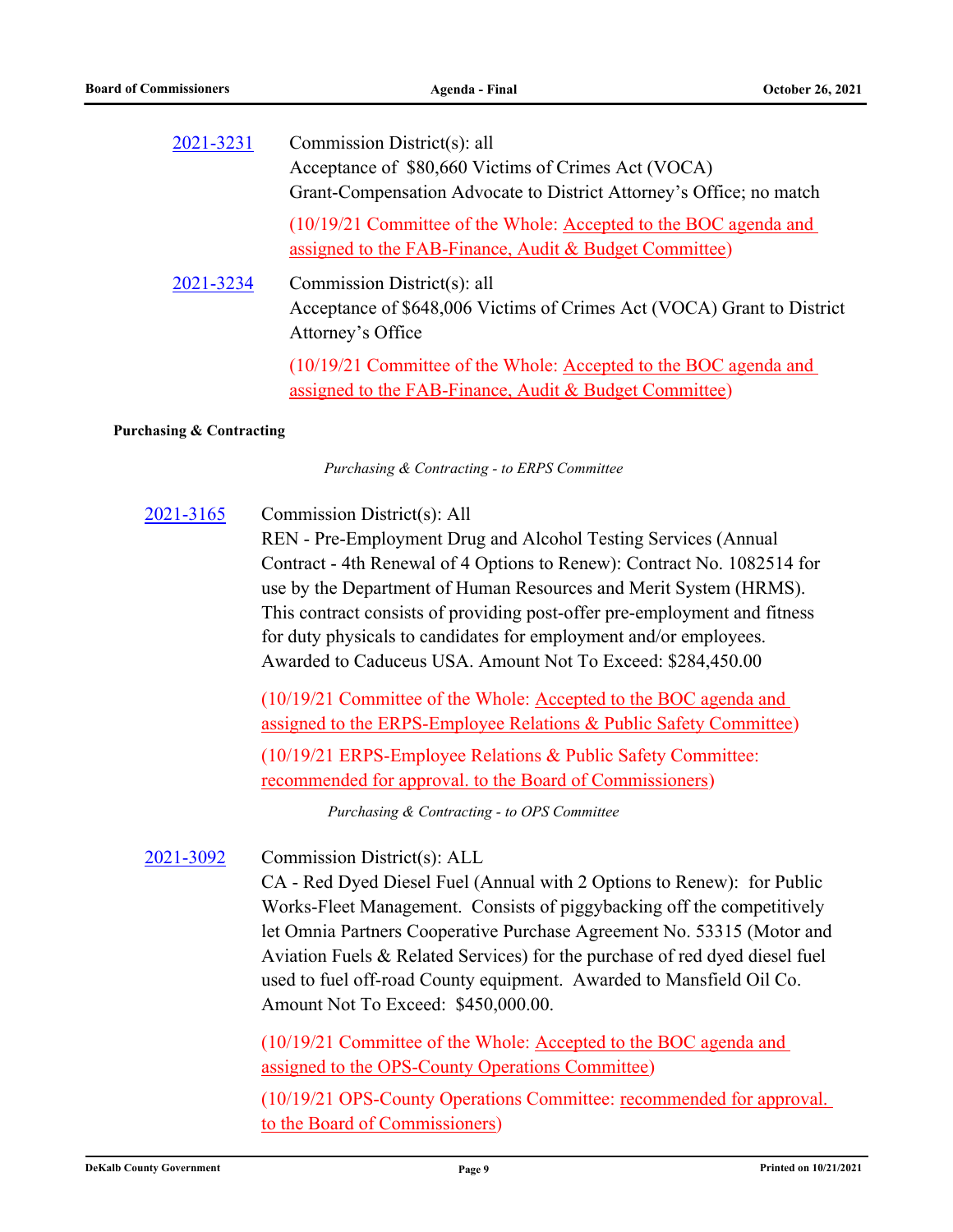| 2021-3123 | Commission District(s): ALL<br>REN - Purchase of Gasoline and Diesel Fuel (Annual Contract -1st of 4<br>Options to Renew): Contract No. 1236147 for use by Public Works-Fleet<br>Management. Consists of piggybacking off the competitively let Omnia<br>Partners Cooperative Purchase Agreement No. 53315 for the purchase of<br>gasoline and diesel fuel for County gas station locations. Awarded to<br>Mansfield Oil Company of Gainesville, Inc. Total Amount Not To Exceed:<br>\$7,000,000.00. |
|-----------|------------------------------------------------------------------------------------------------------------------------------------------------------------------------------------------------------------------------------------------------------------------------------------------------------------------------------------------------------------------------------------------------------------------------------------------------------------------------------------------------------|
|           | (10/19/21 Committee of the Whole: Accepted to the BOC agenda and<br>assigned to the OPS-County Operations Committee)                                                                                                                                                                                                                                                                                                                                                                                 |
|           | (10/19/21 OPS-County Operations Committee: recommended for deferral to<br>the OPS-County Operations Committee)                                                                                                                                                                                                                                                                                                                                                                                       |
| 2021-3129 | Commission District(s): ALL<br>REN - On Call Electrical Services (Annual Contract - 2nd Renewal of 2<br>Options to Renew): Contract No. 1200933 for use by the Department of<br>Facilities Management (FM). This contract consists of providing<br>inspections, maintenance repairs and installations of electrical systems,<br>components and equipment in County owned facilities. Awarded to GC&E<br>Systems Group, Inc. Amount Not To Exceed: \$750,000.00.                                      |
|           | (10/19/21 Committee of the Whole: Accepted to the BOC agenda and<br>assigned to the OPS-County Operations Committee)                                                                                                                                                                                                                                                                                                                                                                                 |
|           | (10/19/21 OPS-County Operations Committee: recommended for approval.<br>to the Board of Commissioners)                                                                                                                                                                                                                                                                                                                                                                                               |
| 2021-3148 | Commission District(s): All<br>CO - Change Order No. 4 to Contract No. 1247326 for Plumbing Services<br>(Annual Contract with 2 Options to Renew): for use by Facilities<br>Management (FM). This contract consists of the repair, replacement,<br>maintenance, and installation of plumbing fixtures at County-owned<br>facilities. Awarded to J2 Connect, Inc. Amount Not To Exceed:<br>\$180,000.00.                                                                                              |
|           | (10/19/21 Committee of the Whole: Accepted to the BOC agenda and<br>assigned to the OPS-County Operations Committee)                                                                                                                                                                                                                                                                                                                                                                                 |
|           | (10/19/21 OPS-County Operations Committee: recommended for approval.                                                                                                                                                                                                                                                                                                                                                                                                                                 |

to the Board of Commissioners)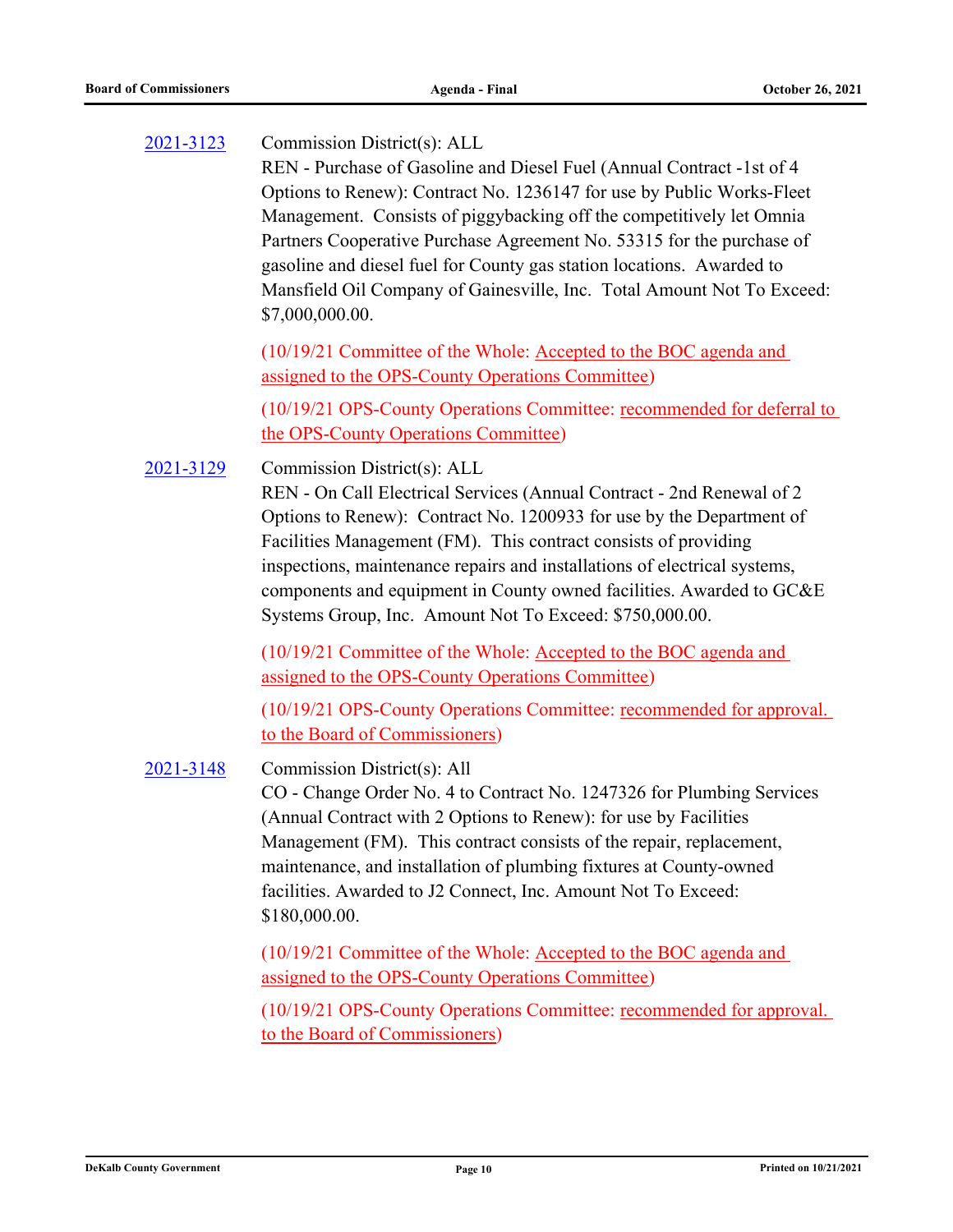Commission District(s): ALL CO - Change Order No. 1 to Contract No. 1217880 for the Renovation and Development of the 178 Sams Street Facility: for use by the Department of Facilities Management (FM). This contract consists of the renovation and development of the buildings located at the 178 Sams Street Facility. Awarded to Hogan Construction Group, LLC. Amount Not To Exceed: \$316,678.98. [2021-3197](http://dekalbcountyga.legistar.com/gateway.aspx?m=l&id=/matter.aspx?key=9433)

> (10/19/21 Committee of the Whole: Accepted to the BOC agenda and assigned to the OPS-County Operations Committee)

(10/19/21 OPS-County Operations Committee: recommended for approval. to the Board of Commissioners)

*Purchasing & Contracting - to PECS Committee*

Commission District(s): AL RFP - Request for Proposal No. 21-500587 Manage, Operate, and Maintain the DeKalb Tennis Center (Revenue Generating Multiyear Contract): for use by the Department of Recreation, Parks and Cultural Affairs (RPCA). Consists of the operation, management and maintenance of the DeKalb Tennis Center. Recommend award to the sole proposer who is responsive and responsible bidder: Agape Tennis Academy: Revenue Generating [2021-3093](http://dekalbcountyga.legistar.com/gateway.aspx?m=l&id=/matter.aspx?key=9329)

> (10/19/21 Committee of the Whole: Accepted to the BOC agenda and assigned to the PECS-Planning, Economic Development & Community Services Committee)

Commission District(s): ALL RFP - Request for Proposals No. 21-500585 Landscape Maintenance Services for County Parks (Multiyear Contract): for use by the Department of Recreation, Parks and Cultural Affairs (RPCA): Consists of landscape and maintenance of all County Parks. Recommend award to the highest scoring proposers: Yellowstone Landscape Company and M.J. Lawn & Maintenance Services, Inc. Total Amount Not To Exceed: \$2,175,000.00. [2021-3152](http://dekalbcountyga.legistar.com/gateway.aspx?m=l&id=/matter.aspx?key=9388)

> (10/19/21 Committee of the Whole: Accepted to the BOC agenda and assigned to the PECS-Planning, Economic Development & Community Services Committee)

> > *Purchasing & Contracting - to PWI Committee*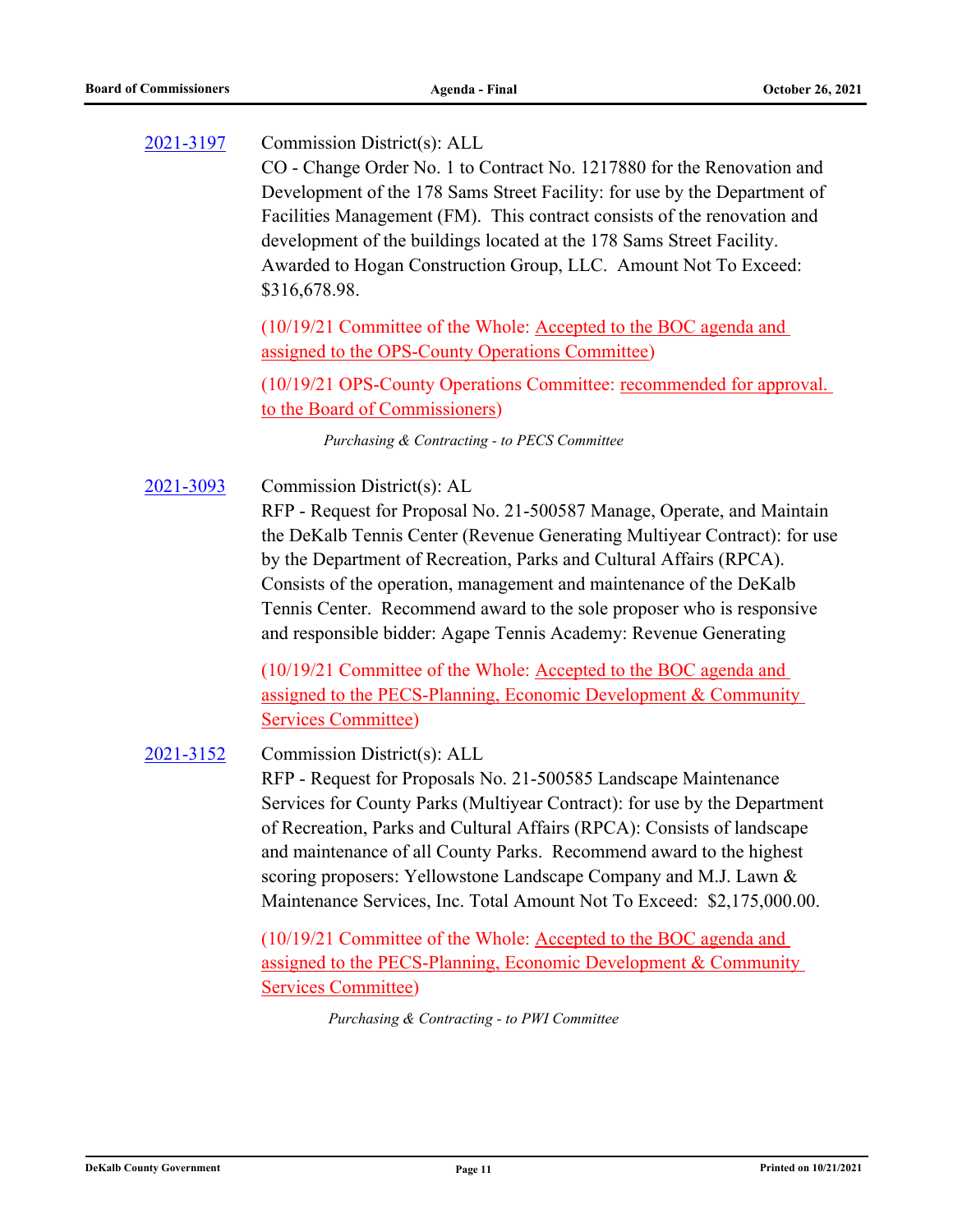| 2021-3072 | Commission District(s): All<br>LB - Invitation No. 21-101424 Sanitary Sewer Chemical Root Control<br>(Three (3) Year Multiyear Contract): for use by the Department of<br>Watershed Management (DWM). Consists of treating portions of the<br>County's gravity sewer system with a chemical root control herbicide.<br>Recommend award to the sole responsive and responsible bidder: Duke's<br>Root Control, Inc. Amount Not To Exceed: \$6,644,550.00.                                                                                                                     |
|-----------|------------------------------------------------------------------------------------------------------------------------------------------------------------------------------------------------------------------------------------------------------------------------------------------------------------------------------------------------------------------------------------------------------------------------------------------------------------------------------------------------------------------------------------------------------------------------------|
|           | (10/19/21 Committee of the Whole: Accepted to the BOC agenda and<br>assigned to the PWI-Public Works & Infrastructure Committee)                                                                                                                                                                                                                                                                                                                                                                                                                                             |
|           | (10/19/21 PWI-Public Works & Infrastructure Committee: recommended<br>for deferral to the Board of Commissioners)                                                                                                                                                                                                                                                                                                                                                                                                                                                            |
| 2021-3088 | Commission District(s): 2 and 6<br>LB - Invitation No. 21-101333 Reindeer Drive Water Main Replacement<br>(Multiyear Contract): for use by the Department of Watershed Management<br>(DWM). Consists of the removal of existing galvanized pipe and asbestos<br>cement watermains; abandonment of a steel main; construction and<br>installation of ductile iron pipe (DIP) watermains; and removal and<br>replacement of fire hydrants. Recommend award to the lowest, responsive<br>and responsible bidder: GS Construction, Inc. Amount Not To Exceed<br>\$10,682,365.00. |
|           | (10/19/21 Committee of the Whole: Accepted to the BOC agenda and<br>assigned to the PWI-Public Works & Infrastructure Committee)                                                                                                                                                                                                                                                                                                                                                                                                                                             |
|           | (10/19/21 PWI-Public Works & Infrastructure Committee: recommended<br>for deferral to the Board of Commissioners)                                                                                                                                                                                                                                                                                                                                                                                                                                                            |
| 2021-3094 | Commission District(s): All<br>SS - Innovyze Water Distribution and Sewer System Modeling Software<br>Upgrades and Subscriptions, Maintenance, and Training (Sole Source): for<br>use by the Department of Watershed Management (DWM). Consists of<br>proprietary software for water distribution and sewer system modeling<br>subscriptions, maintenance and training used by DWM engineering,<br>operations and maintenance; and in completion of consent decree projects.<br>Awarded to Innovyze, Inc. Amount Not To Exceed: \$561,383.82                                 |
|           | (10/19/21 Committee of the Whole: Accepted to the BOC agenda and<br>assigned to the PWI-Public Works & Infrastructure Committee)                                                                                                                                                                                                                                                                                                                                                                                                                                             |
|           | (10/19/21 PWI-Public Works & Infrastructure Committee: recommended<br>for approval. to the Board of Commissioners)                                                                                                                                                                                                                                                                                                                                                                                                                                                           |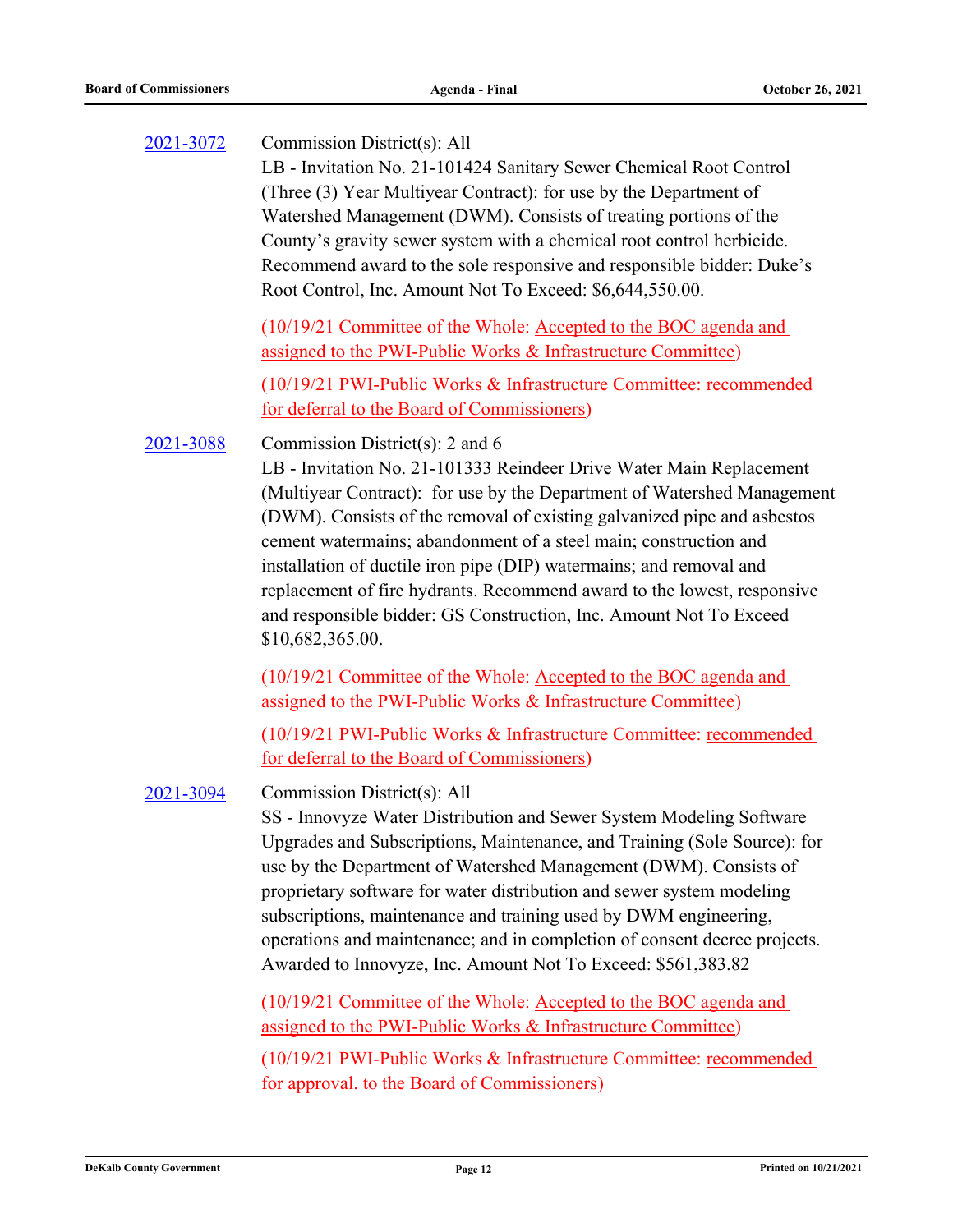| 2021-3096 | Commission District(s): All<br>REN - Hauling Services (Annual Contract - 1st Renewal of 2 Options to<br>Renew): Contract No. 1264488 for use by the Department of Watershed<br>Management (DWM) and Public Works - Roads & Drainage (R&D).<br>Consists of providing hauling services. Awarded to Brown Management<br>Services Enterprises, Inc. Amount Not To Exceed: \$180,000.00.                                                                                                                         |
|-----------|-------------------------------------------------------------------------------------------------------------------------------------------------------------------------------------------------------------------------------------------------------------------------------------------------------------------------------------------------------------------------------------------------------------------------------------------------------------------------------------------------------------|
|           | (10/19/21 Committee of the Whole: Accepted to the BOC agenda and<br>assigned to the PWI-Public Works & Infrastructure Committee)                                                                                                                                                                                                                                                                                                                                                                            |
|           | (10/19/21 PWI-Public Works & Infrastructure Committee: recommended<br>for approval. to the Board of Commissioners)                                                                                                                                                                                                                                                                                                                                                                                          |
| 2021-3122 | Commission District(s): $1 \& 6$<br>RFP - Request for Proposal No. 21-500588 for Westside Aviation Tract<br>W-3 Development on DeKalb Peachtree Airport (Multi-year Lease): for use<br>by the DeKalb Peachtree (PDK) Airport. Consists of the design,<br>construction and management of business directly related to aviation at<br>Parcel W-3 at the PDK Airport. Recommend approval to the sole, highest<br>scoring proposer: Trinity Development Group, Inc. Estimated Revenue<br>Amount: \$2,574,949.29 |
|           | (10/19/21 Committee of the Whole: Accepted to the BOC agenda and<br>assigned to the PWI-Public Works & Infrastructure Committee)                                                                                                                                                                                                                                                                                                                                                                            |
|           | (10/19/21 OPS-County Operations Committee: recommended for approval.<br>to the Board of Commissioners)                                                                                                                                                                                                                                                                                                                                                                                                      |
| 2021-3138 | Commission District(s): All<br>LB - Invitation No. 21-101356 SPLOST Phase II Road Resurfacing Project<br>(365 Day Contract): for use by Public Works - Roads & Drainage (R&D).<br>Consists of patching, milling and resurfacing of County Roads. Awarded to<br>HEH Paving, Inc. and E. R. Snell Contractor, Inc. CORRECTION TO<br>AWARD.                                                                                                                                                                    |
|           | (10/19/21 Committee of the Whole: Accepted to the BOC agenda and<br>assigned to the PWI-Public Works & Infrastructure Committee)                                                                                                                                                                                                                                                                                                                                                                            |
|           | (10/19/21 PWI-Public Works & Infrastructure Committee: recommended<br>for approval. to the Board of Commissioners)                                                                                                                                                                                                                                                                                                                                                                                          |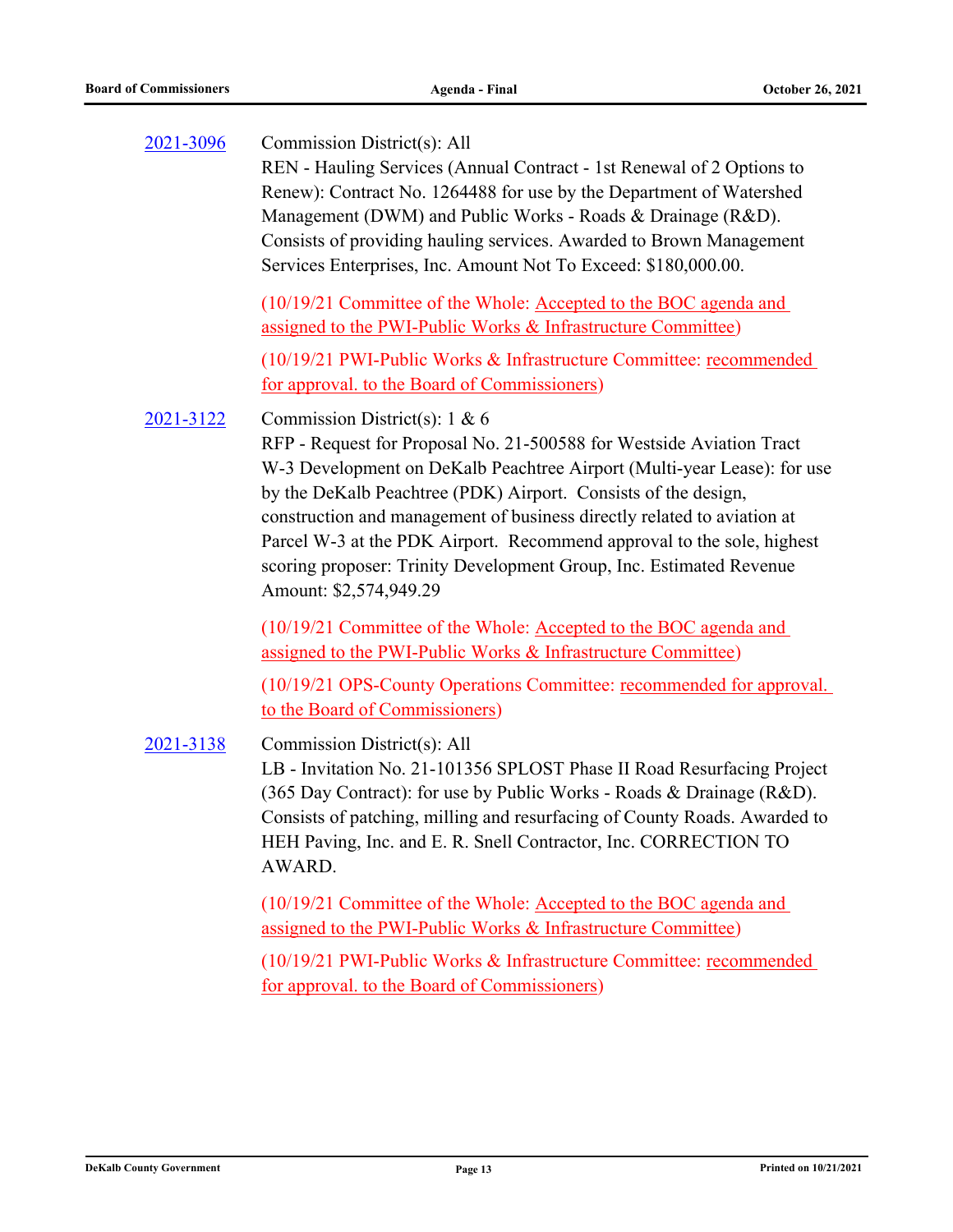| 2021-3139                     | Commission District(s): All<br>CA - Cooperative Agreement for Rental Uniforms and Laundry Services: for<br>use by the Department of Watershed Management (DWM). This contract<br>consists of piggybacking off the competitively let Gwinnett County Contract<br>No. PA020-20 to provide uniform garments to various Watershed facilities<br>located throughout DeKalb County. Awarded to Cintas Corporation No. 2.<br>Amount Not To Exceed: \$220,320.00                                    |
|-------------------------------|---------------------------------------------------------------------------------------------------------------------------------------------------------------------------------------------------------------------------------------------------------------------------------------------------------------------------------------------------------------------------------------------------------------------------------------------------------------------------------------------|
|                               | (10/19/21 Committee of the Whole: Accepted to the BOC agenda and<br>assigned to the PWI-Public Works & Infrastructure Committee)<br>(10/19/21 PWI-Public Works & Infrastructure Committee: recommended                                                                                                                                                                                                                                                                                      |
| 2021-3144                     | for approval. to the Board of Commissioners)<br>Commission District(s): All<br>REN - Pump Repair Services (Annual Contract - 1st Renewal of 2 Options<br>to Renew): Contract Nos. 1235993 and 1235999 for use by the Department<br>of Watershed Management (DWM). The contracts consist of the purchase<br>of pump repair services for various wastewater treatment plants. Awarded to<br>Cole Technology, Inc. and GoForth Williamson, Inc. Total Amount Not To<br>Exceed: \$1,200,000.00. |
|                               | (10/19/21 Committee of the Whole: Accepted to the BOC agenda and<br>assigned to the PWI-Public Works & Infrastructure Committee)<br>(10/19/21 PWI-Public Works & Infrastructure Committee: recommended                                                                                                                                                                                                                                                                                      |
|                               | for approval. to the Board of Commissioners)<br>I. ITEMS FOR DECISION BY THE BOARD                                                                                                                                                                                                                                                                                                                                                                                                          |
| <b>Board of Commissioners</b> |                                                                                                                                                                                                                                                                                                                                                                                                                                                                                             |
| 2021-2598                     | Commission District(s): All Commission Districts<br>DeKalb County No Net Loss of Trees Policy                                                                                                                                                                                                                                                                                                                                                                                               |
|                               | (5/18/21 Committee of the Whole: Accepted to the BOC agenda and<br>assigned to the PECS-Planning, Economic Development & Community<br><b>Services Committee)</b>                                                                                                                                                                                                                                                                                                                            |
|                               | (5/25/21 Board of Commissioners: deferred for 45 days to the<br><b>PECS-Planning, Economic Development &amp; Community Services</b><br>Committee)                                                                                                                                                                                                                                                                                                                                           |
|                               |                                                                                                                                                                                                                                                                                                                                                                                                                                                                                             |

(7/13/21 Board of Commissioners: deferred to the next meeting to the Board of Commissioners)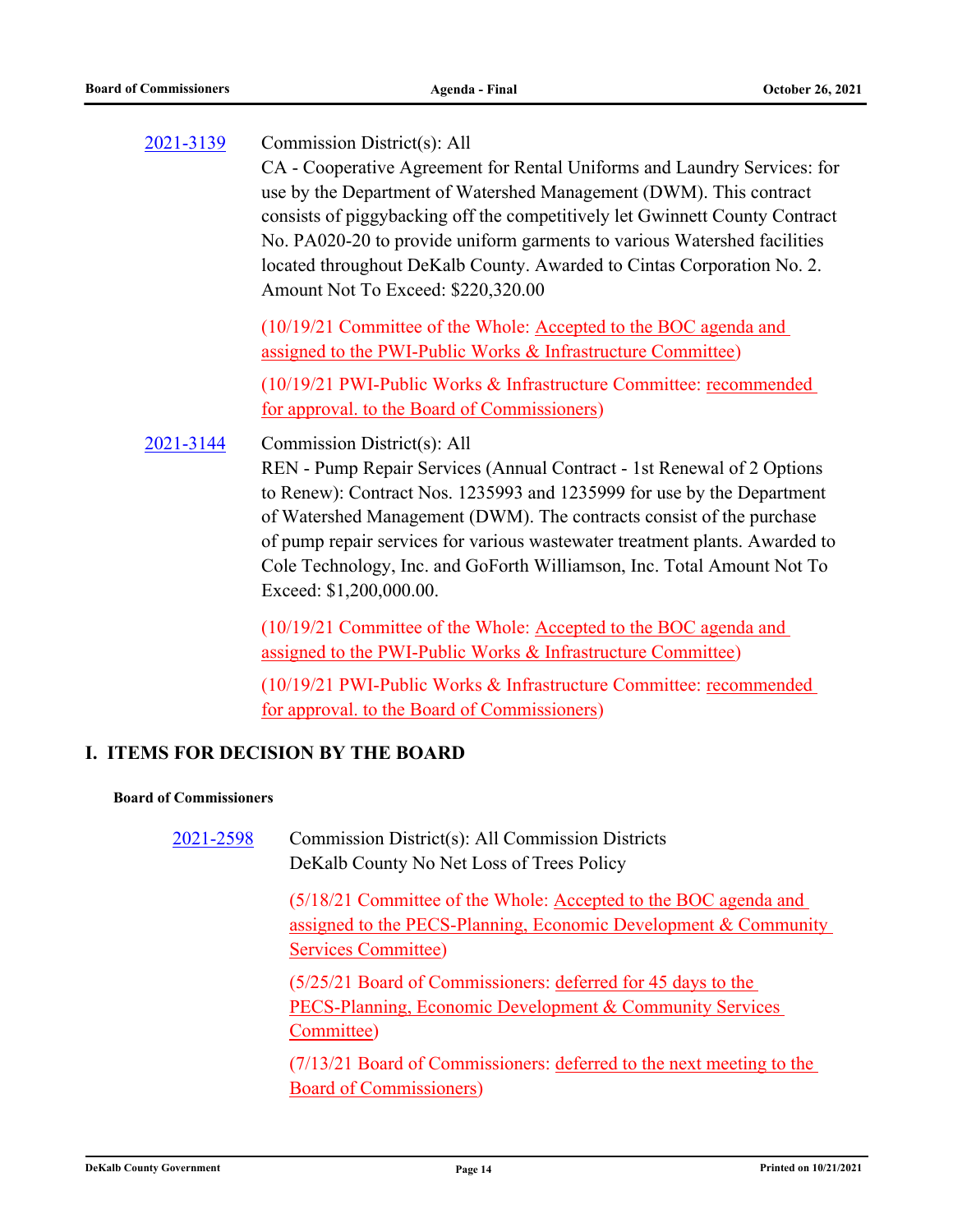(7/14/21 PECS-Planning, Economic Development & Community Services Committee: recommended for deferral to the Board of Commissioners)

(7/27/21 Board of Commissioners: deferred 30 days to the PECS-Planning, Economic Development & Community Services Committee)

(8/16/21 PECS-Planning, Economic Development & Community Services Committee: recommended for deferral to the Board of Commissioners)

(8/24/21 Board of Commissioners: deferred for 30 days to the Board of Commissioners)

(9/16/21 PECS-Planning, Economic Development & Community Services Committee: no official recommendation)

(9/28/21 Board of Commissioners: deferred substitute to the PECS-Planning, Economic Development & Community Services Committee)

(10/1/21 PECS-Planning, Economic Development & Community Services Committee: recommended for deferral to the Board of Commissioners)

(10/12/21 PECS-Planning, Economic Development & Community Services Committee: no official recommendation)

(10/12/21 Board of Commissioners: deferred to the next meeting to the Board of Commissioners)

#### **Board of Commissioners - District 3**

Commission District(s): All Commission Districts Request to pass a resolution to declare Health Misinformation a Public Health Crisis. [2021-3185](http://dekalbcountyga.legistar.com/gateway.aspx?m=l&id=/matter.aspx?key=9421)

> (10/5/21 Committee of the Whole: Accepted to the BOC agenda and assigned to the ERPS-Employee Relations & Public Safety Committee)

> (10/12/21 Board of Commissioners: deferred to the next meeting to the ERPS-Employee Relations & Public Safety Committee)

(10/19/21 ERPS-Employee Relations & Public Safety Committee: recommended for approval. to the Board of Commissioners)

#### **Chief Executive Office**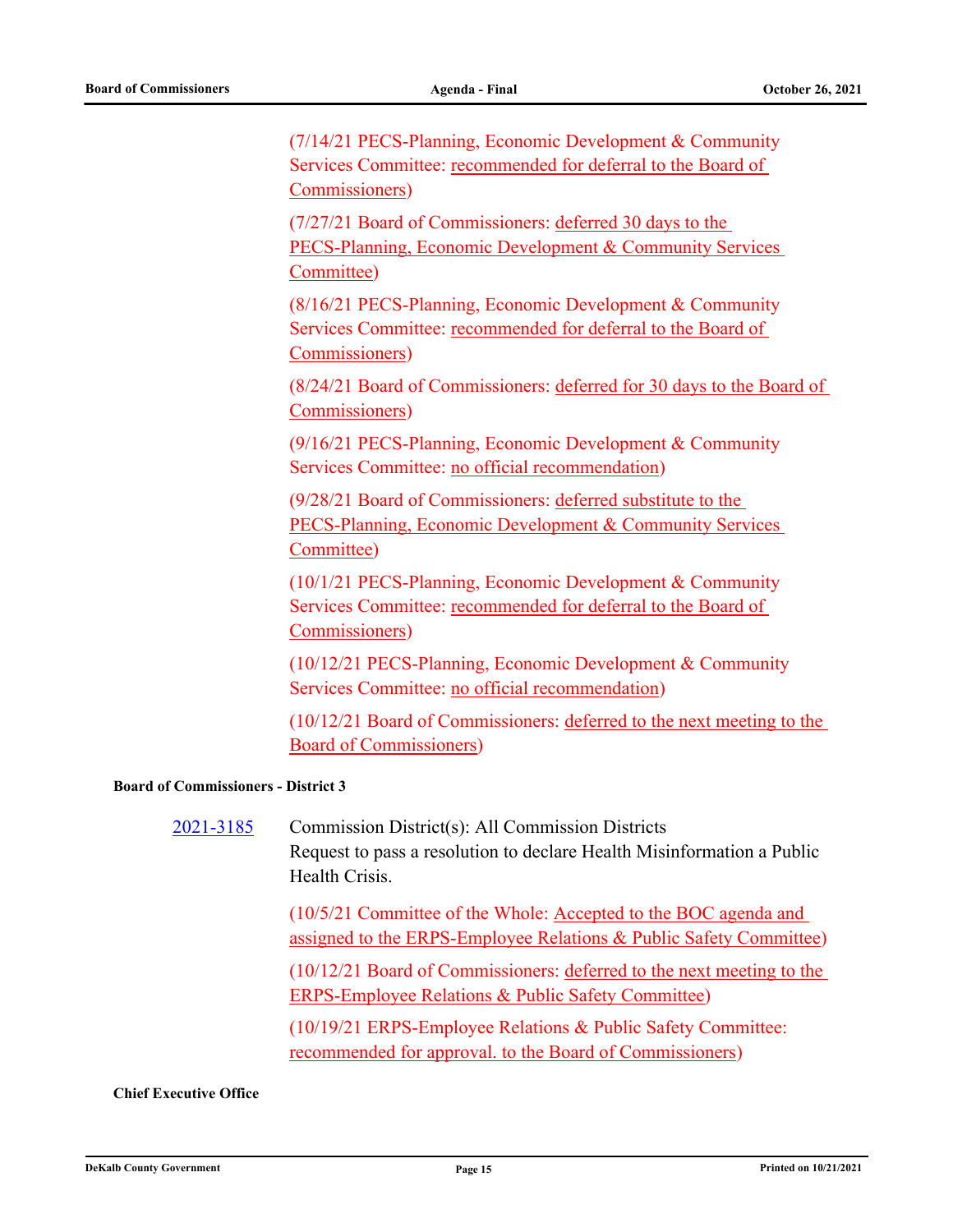Commission District(s): All Appropriation of the third grant of Emergency Rental Assistance ("ERA 2") funds to two (2) DeKalb County Non- Profit Agencies in the aggregate amount of \$5,000,000. [2021-3190](http://dekalbcountyga.legistar.com/gateway.aspx?m=l&id=/matter.aspx?key=9426)

> (10/5/21 Committee of the Whole: Accepted to the BOC agenda and assigned to the PECS-Planning, Economic Development & Community Services Committee)

(10/12/21 PECS-Planning, Economic Development & Community Services Committee: recommended for approval. to the Board of Commissioners)

(10/12/21 Board of Commissioners: deferred to the next meeting to the Board of Commissioners)

#### **Clerk to the Board of Commissioners and CEO**

| 2021-3167       | Commission District(s): All<br>Approval of the Minutes of the Board of Commissioners Meeting of<br>September 28, 2021                   |
|-----------------|-----------------------------------------------------------------------------------------------------------------------------------------|
|                 | (10/5/21 Committee of the Whole: Accepted to the BOC agenda -<br>Consent)                                                               |
|                 | (10/12/21 Board of Commissioners: deferred to the next meeting to the<br><b>Board of Commissioners)</b>                                 |
| 2021-3168       | Commission District(s): All<br>Approval of the Minutes of the Special Called Meeting of September 21,<br>2021                           |
|                 | (10/5/21 Committee of the Whole: Accepted to the BOC agenda -<br>Consent)                                                               |
|                 | (10/12/21 Board of Commissioners: deferred to the next meeting to the<br><b>Board of Commissioners)</b>                                 |
| <b>Services</b> |                                                                                                                                         |
| 2021-3120       | Commission District(s): All<br>Awarding of the 2021 Human Services Grants to Local Non-Profits-At a<br>Cost of $$617,808$ to the County |
|                 | (10/5/21 Committee of the Whole: Accepted to the BOC agenda and<br>assigned to the PECS-Planning, Economic Development & Community      |

Services Committee)

Human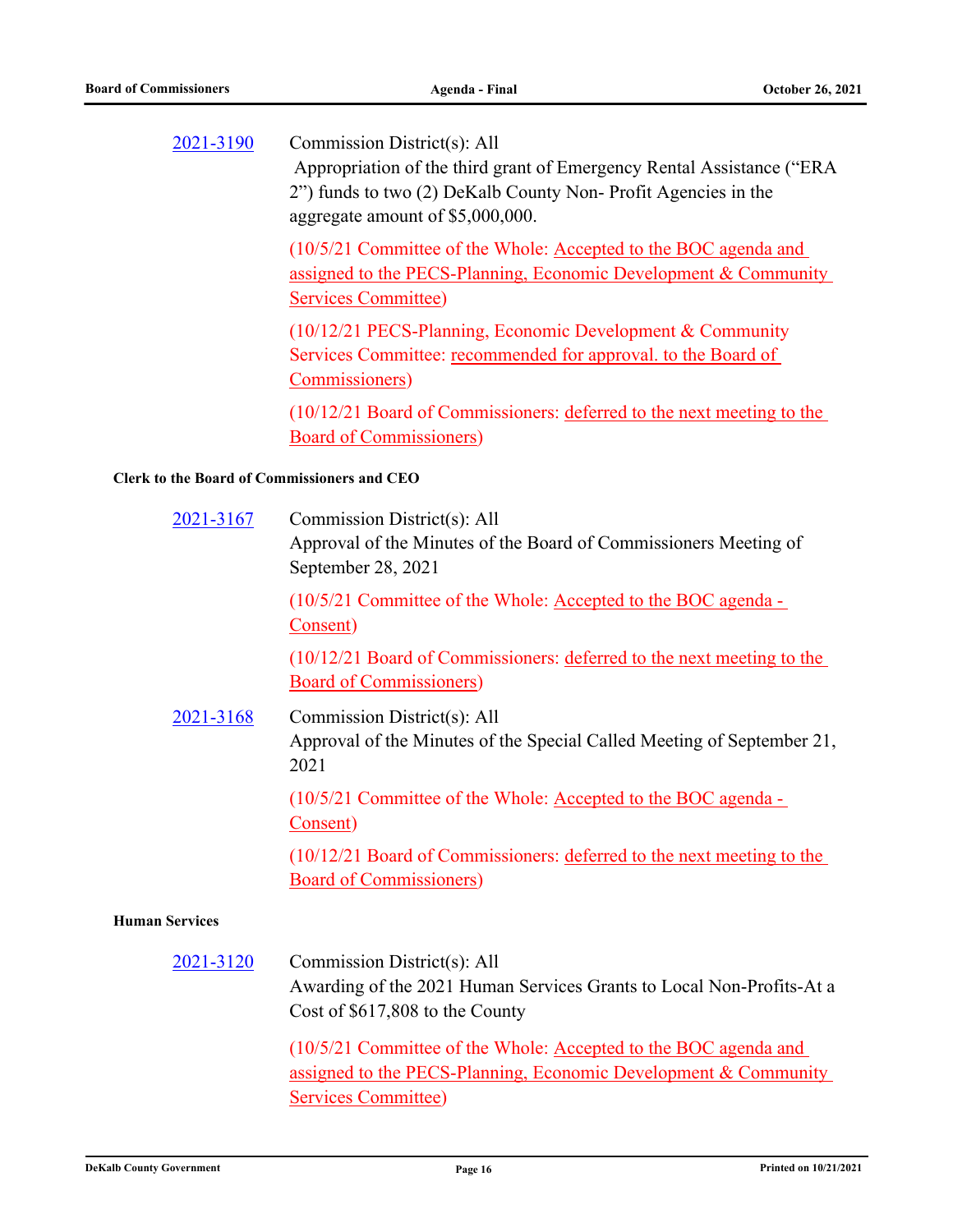|                       | (10/12/21 PECS-Planning, Economic Development & Community<br>Services Committee: no official recommendation)                                                                                                                                                                                     |
|-----------------------|--------------------------------------------------------------------------------------------------------------------------------------------------------------------------------------------------------------------------------------------------------------------------------------------------|
|                       | (10/12/21 Board of Commissioners: deferred to the next meeting to the<br><b>Board of Commissioners)</b>                                                                                                                                                                                          |
| 2021-3121             | Commission District(s): All<br>Awarding of the Victim Assistance Grants for 2021 to State Certified<br>Victim Assistance Non-Profit Agencies- Transfer Funds from the Victim<br>Assistance Fund 206 to the Human Services Grant Fund- Cost Center<br>67510- At a Cost of \$139,644 to the County |
|                       | (10/5/21 Committee of the Whole: Accepted to the BOC agenda and<br>assigned to the PECS-Planning, Economic Development & Community<br><b>Services Committee)</b>                                                                                                                                 |
|                       | (10/12/21 PECS-Planning, Economic Development & Community<br>Services Committee: recommended for approval. to the Board of<br>Commissioners)                                                                                                                                                     |
|                       | $(10/12/21$ Board of Commissioners: deferred to the next meeting to the<br><b>Board of Commissioners)</b>                                                                                                                                                                                        |
| <b>Juvenile Court</b> |                                                                                                                                                                                                                                                                                                  |
| 2021-3124             | Commission District(s): All Commission Districts<br>Participant Fines Grant Fund Account for INSPIRE Family Treatment<br>Court up to \$150,000.                                                                                                                                                  |
|                       | (10/5/21 Committee of the Whole: Accepted to the BOC agenda and<br>assigned to the FAB-Finance, Audit & Budget Committee)                                                                                                                                                                        |
|                       | (10/12/21 FAB-Finance, Audit & Budget Committee: recommended for<br>approval. to the Board of Commissioners)                                                                                                                                                                                     |
|                       | (10/12/21 Board of Commissioners: deferred to the next meeting to the                                                                                                                                                                                                                            |

Board of Commissioners)

Commission District(s): All Commission Districts Participant Program Fees Grant Fund Account for INSPIRE Family Treatment Court up to \$150,000. [2021-3125](http://dekalbcountyga.legistar.com/gateway.aspx?m=l&id=/matter.aspx?key=9361)

> (10/5/21 Committee of the Whole: Accepted to the BOC agenda and assigned to the FAB-Finance, Audit & Budget Committee)

(10/12/21 FAB-Finance, Audit & Budget Committee: recommended for approval. to the Board of Commissioners)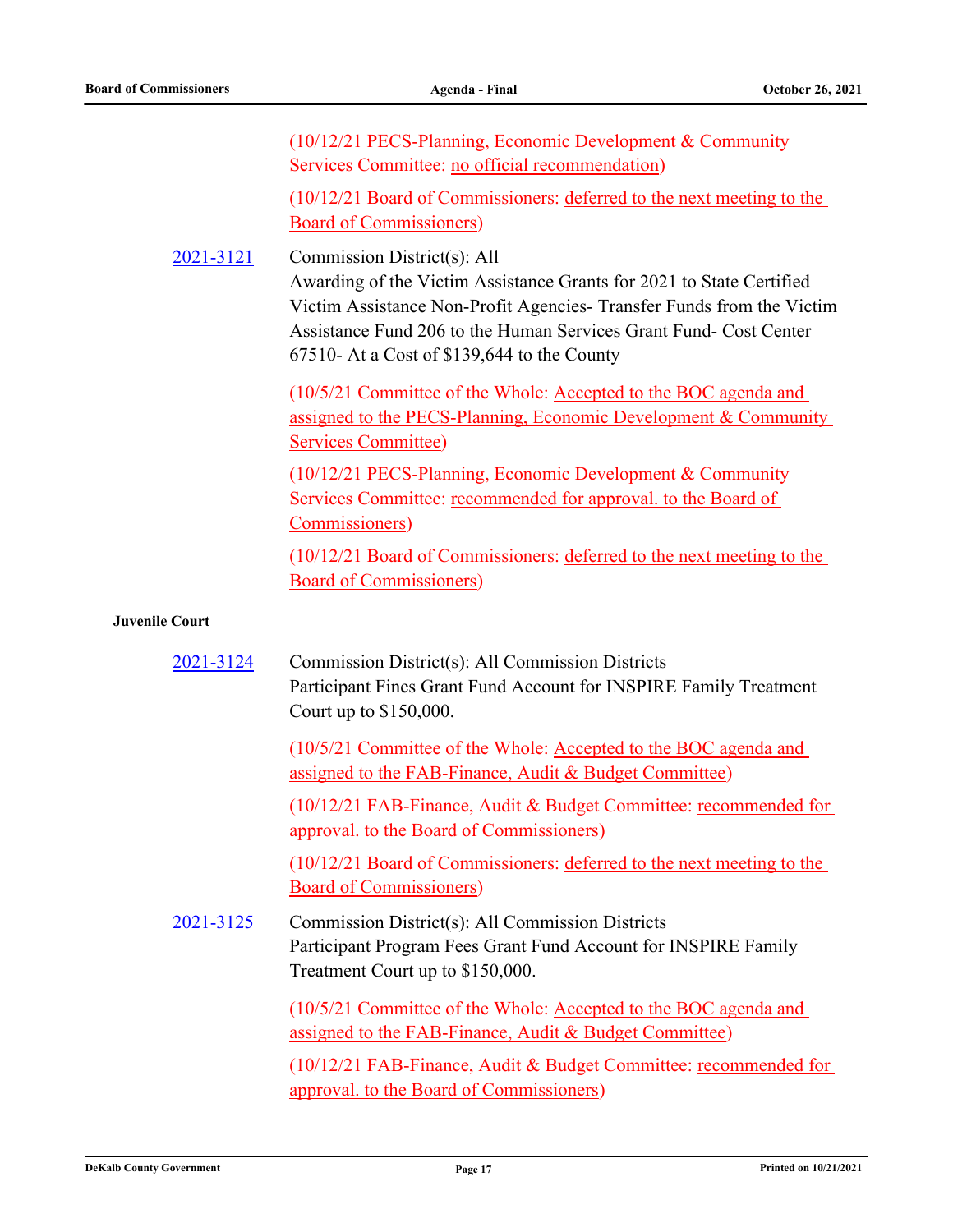(10/12/21 Board of Commissioners: deferred to the next meeting to the Board of Commissioners)

#### **Public Works - Transportation**

| 2021-3209 | Commission District(s): $5$ and $7$<br>Panola Road Improvements in City of Stonecrest                                              |
|-----------|------------------------------------------------------------------------------------------------------------------------------------|
|           | (10/5/21 PWI-Public Works & Infrastructure Committee: no official<br>recommendation)                                               |
|           | (10/5/21 Committee of the Whole: Accepted to the BOC agenda and<br>assigned to the PWI-Public Works & Infrastructure Committee)    |
|           | $(10/12/21$ Board of Commissioners: deferred to the next meeting to the<br><b>PWI-Public Works &amp; Infrastructure Committee)</b> |
|           | (10/19/21 PWI-Public Works & Infrastructure Committee:<br>recommended for approval. to the Board of Commissioners)                 |

#### **Purchasing & Contracting**

*Purchasing & Contracting - to FAB Committee*

#### [2021-3081](http://dekalbcountyga.legistar.com/gateway.aspx?m=l&id=/matter.aspx?key=9317)

Commission District(s): ALL

CO - Change Order No. 3 to Contract No. 988895 Print & Mail Services, Electronic Billing Presentment and Data Processing (Annual Contract With 4 Options To Renew): for the Department of Finance-UCO to be used by the Department of Watershed Management (DWM), Public Works-Sanitation and the Peachtree DeKalb Airport. This contract consists of providing customized bill formatting, print and mail services, hosting the County's water and sewer portal and other miscellaneous statements to citizens and businesses. Awarded To Level One, LLC. Amount Not To Exceed: \$576,138.00.

(10/5/21 Committee of the Whole: Accepted to the BOC agenda and assigned to the FAB-Finance, Audit & Budget Committee)

(10/12/21 FAB-Finance, Audit & Budget Committee: recommended for approval. to the Board of Commissioners)

(10/12/21 Board of Commissioners: deferred to the next meeting to the Board of Commissioners)

*Purchasing & Contracting - to PECS Committee*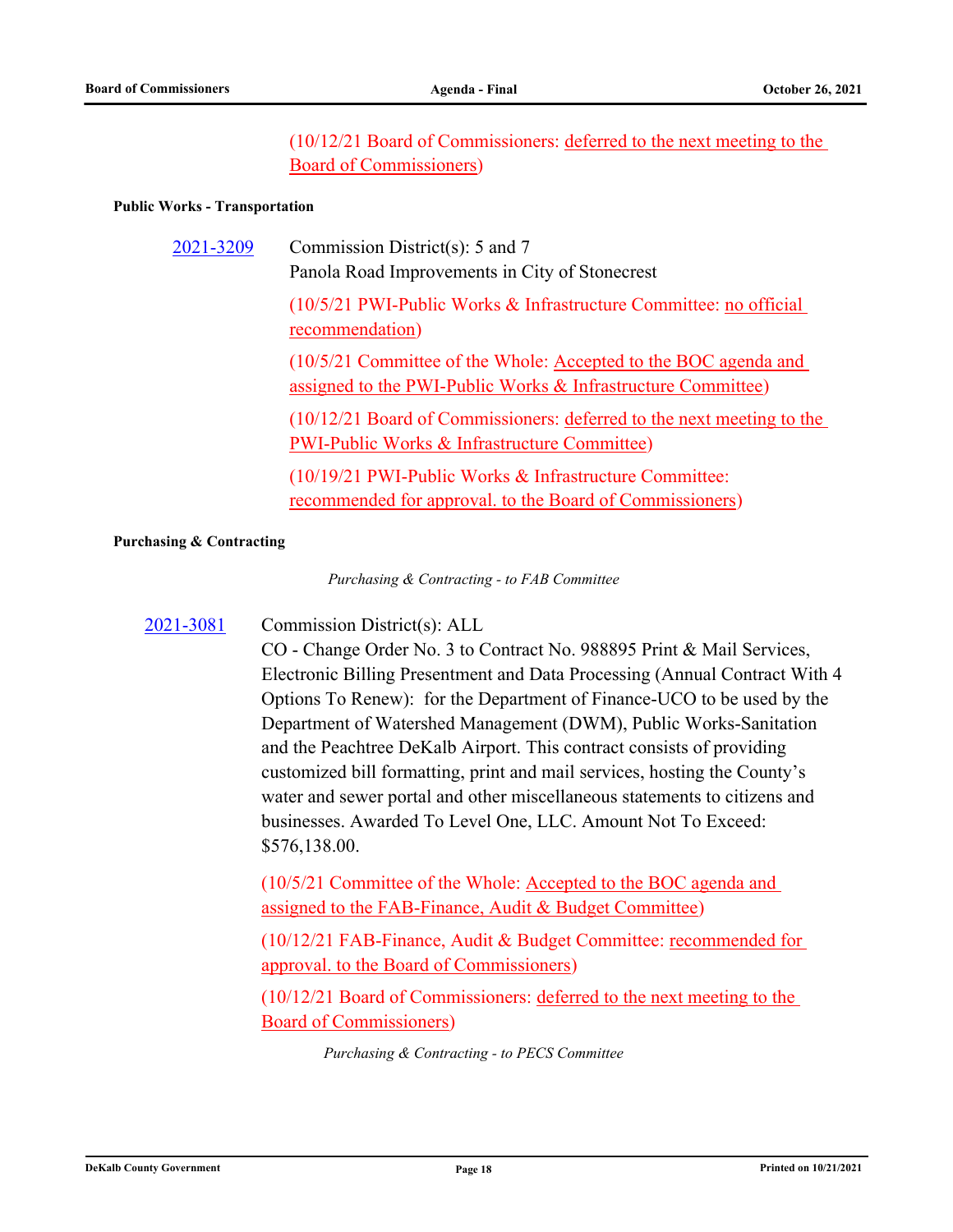| 2021-3080 | Commission District(s): ALL<br>CO - Change Order No. 1 to Cooperative Agreement Contract 1237719 for<br>Athletic Surfacing with Related Materials, Supplies, Installation and Services:<br>for use by the Department of Recreation, Parks and Cultural Affairs. This<br>contract consists of the purchase, design construction, and installation of<br>synthetic turf. Awarded to Advanced Sports Group. Amount Not To<br>Exceed: \$6,719,586.00.                                           |
|-----------|---------------------------------------------------------------------------------------------------------------------------------------------------------------------------------------------------------------------------------------------------------------------------------------------------------------------------------------------------------------------------------------------------------------------------------------------------------------------------------------------|
|           | (10/5/21 Committee of the Whole: Accepted to the BOC agenda and<br>assigned to the PECS-Planning, Economic Development & Community<br>Services Committee)                                                                                                                                                                                                                                                                                                                                   |
|           | (10/12/21 PECS-Planning, Economic Development & Community Services<br>Committee: recommended for approval. to the Board of Commissioners)                                                                                                                                                                                                                                                                                                                                                   |
|           | (10/12/21 Board of Commissioners: deferred to the next meeting to the<br><b>Board of Commissioners)</b>                                                                                                                                                                                                                                                                                                                                                                                     |
| 2021-3086 | Commission District(s): ALL<br>CO - Change Order No. 1 to Contracts 1251855 and 1252009 for On-Call<br>Painting and Wallpapering Services (Annual Contract with 2 Options to<br>Renew): for use by the Department of Recreation, Parks and Cultural<br>Affairs. These contracts consist of providing on-call painting and<br>wallpapering services at County-owned facilities. Awarded to: A&D<br>Painting, Inc. and Cleanstar National, Inc. Total Amount Not To Exceed: \$<br>250,000.00. |
|           | (10/5/21 Committee of the Whole: Accepted to the BOC agenda and<br>assigned to the PECS-Planning, Economic Development & Community<br><b>Services Committee)</b>                                                                                                                                                                                                                                                                                                                            |
|           | (10/12/21 PECS-Planning, Economic Development & Community Services<br>Committee: recommended for approval. to the Board of Commissioners)                                                                                                                                                                                                                                                                                                                                                   |
|           | (10/12/21 Board of Commissioners: deferred to the next meeting to the<br><b>Board of Commissioners)</b>                                                                                                                                                                                                                                                                                                                                                                                     |
|           |                                                                                                                                                                                                                                                                                                                                                                                                                                                                                             |
|           |                                                                                                                                                                                                                                                                                                                                                                                                                                                                                             |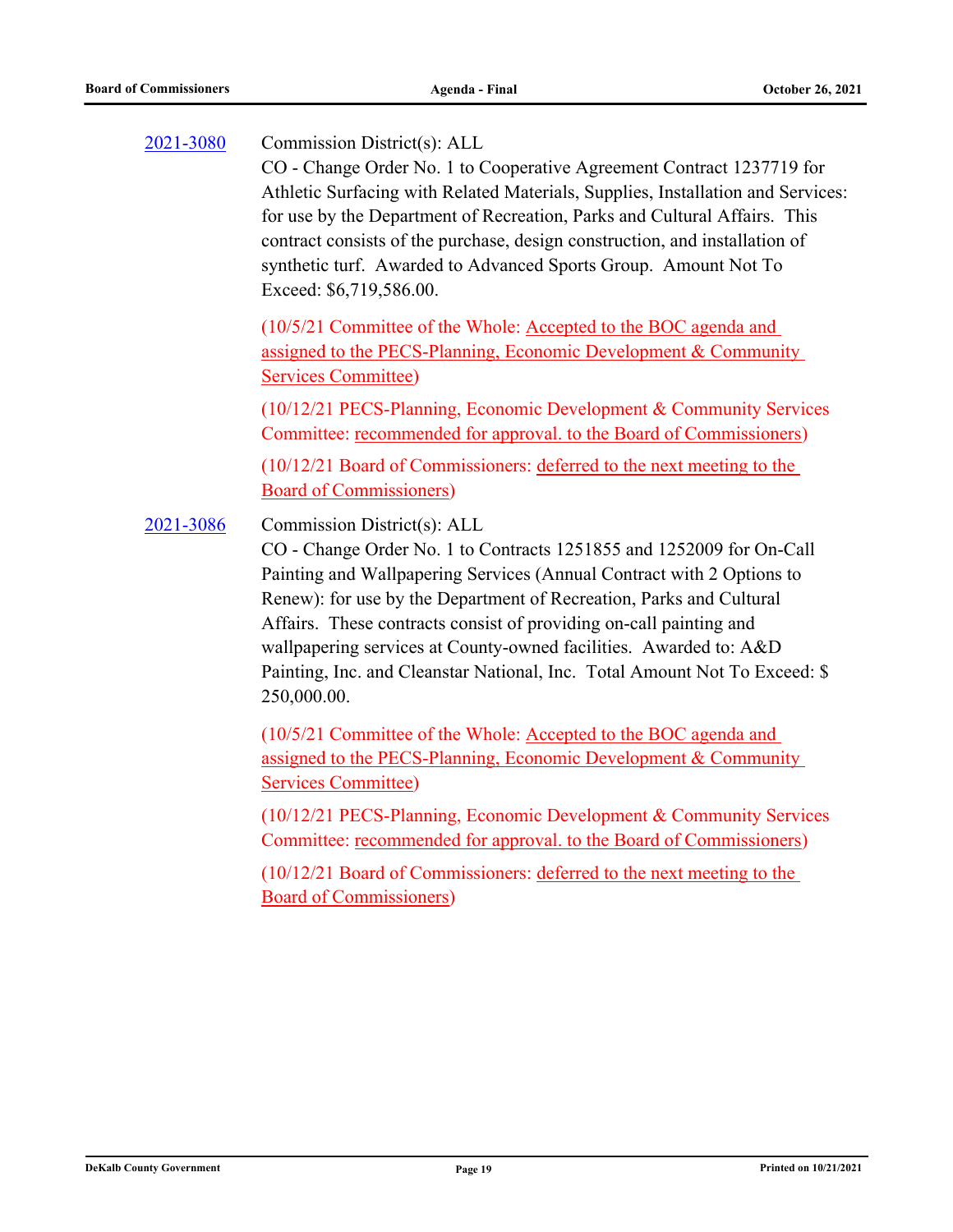| 2021-3090 | Commission District(s): Districts $2 & 6$                                  |
|-----------|----------------------------------------------------------------------------|
|           | CA - Cooperative Agreement for Construction Services: for use by the       |
|           | Department of Recreation, Parks and Cultural Affairs (RPCA). Consists of   |
|           | piggybacking off the competitively-let Sourcewell Contract No.             |
|           | GA-ST03-040820-LRI for State of Georgia - Indefinite Quantity              |
|           | Construction Contract - General Construction Contract for the provision of |
|           | bridge repair services at Mason Mill Park. Awarded to JOC Construction,    |
|           | LLC. Amount Not To Exceed: \$972,055.81.                                   |

(10/5/21 Committee of the Whole: Accepted to the BOC agenda and assigned to the PECS-Planning, Economic Development & Community Services Committee)

(10/12/21 PECS-Planning, Economic Development & Community Services Committee: recommended for approval. to the Board of Commissioners)

(10/12/21 Board of Commissioners: deferred to the next meeting to the Board of Commissioners)

*Purchasing & Contracting - to PWI Committee*

Commission District(s): All [2021-3015](http://dekalbcountyga.legistar.com/gateway.aspx?m=l&id=/matter.aspx?key=9251)

> RFP - Request for Proposals No. 20-500550 Construction Management Services (Multiyear Contract): for use by the Department of Watershed Management (DWM). Consists of providing on-call construction management services that include pre-construction services, construction inspection, field services, management of meetings, production of progress reports and other related services for water and sewer projects. Recommend award to the two (2) highest scoring proposers: CGA Solutions [Joint Venture of Corporate Environmental Risk Management, LLC (CERM)/Gresham Smith/Atkins North America, Inc.] and Tetra Tech, Inc. Total Amount Not to Exceed \$26,340,300.00.

(10/5/21 Committee of the Whole: Accepted to the BOC agenda and assigned to the PWI-Public Works & Infrastructure Committee)

(10/5/21 PWI-Public Works & Infrastructure Committee: recommended for deferral to the Board of Commissioners)

(10/12/21 Board of Commissioners: deferred to the next meeting to the Board of Commissioners)

(10/19/21 PWI-Public Works & Infrastructure Committee: recommended for approval. to the Board of Commissioners)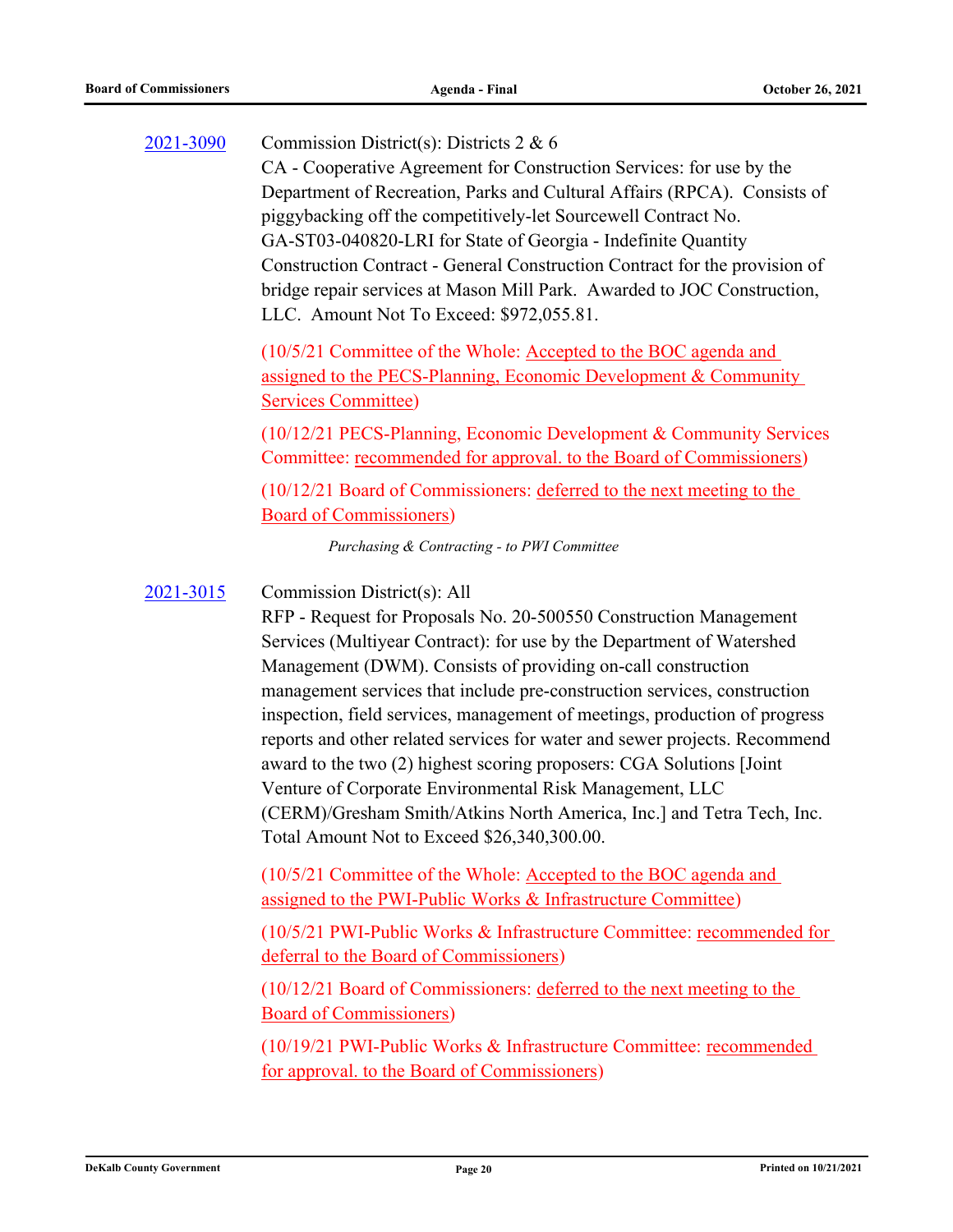#### **Recreation, Parks and Cultural Affairs**

| 2021-2807     | Commission District(s): Districts 4 and 7<br>Approval of Chapman Farm and Redan Nature Preserve Master Plan                                                      |
|---------------|------------------------------------------------------------------------------------------------------------------------------------------------------------------|
|               | (7/20/21 Committee of the Whole: Accepted to the BOC agenda and<br>assigned to the PECS-Planning, Economic Development & Community<br><b>Services Committee)</b> |
|               | (7/27/21 Board of Commissioners: deferred to the next meeting to the<br><b>Board of Commissioners</b> )                                                          |
|               | (7/27/21 PECS-Planning, Economic Development & Community<br>Services Committee: recommended for approval. to the Board of<br>Commissioners)                      |
|               | (8/10/21 Board of Commissioners: deferred for 30 days to the Board of<br>Commissioners)                                                                          |
|               | (9/14/21 Board of Commissioners: deferred for 30 days to the Board of<br>Commissioners)                                                                          |
|               | (10/12/21 Board of Commissioners: deferred to the next meeting to the<br><b>Board of Commissioners)</b>                                                          |
| ed Management |                                                                                                                                                                  |

### **Watershed Management**

Commission District(s): All United States Geological Survey (USGS) 5-Year Agreement [2021-2997](http://dekalbcountyga.legistar.com/gateway.aspx?m=l&id=/matter.aspx?key=9233)

> (10/5/21 Committee of the Whole: Accepted to the BOC agenda and assigned to the PWI-Public Works & Infrastructure Committee)

(10/5/21 PWI-Public Works & Infrastructure Committee: recommended for deferral to the Board of Commissioners)

(10/12/21 Board of Commissioners: deferred to the next meeting to the Board of Commissioners)

(10/19/21 PWI-Public Works & Infrastructure Committee: recommended for deferral to the Board of Commissioners)

# **J. COMMENTS FROM THE BOARD**

# **K. EXECUTIVE SESSION**

**POLICY OF NON-DISCRIMINATION ON THE BASIS OF DISABILITY IN COUNTY SERVICES.**